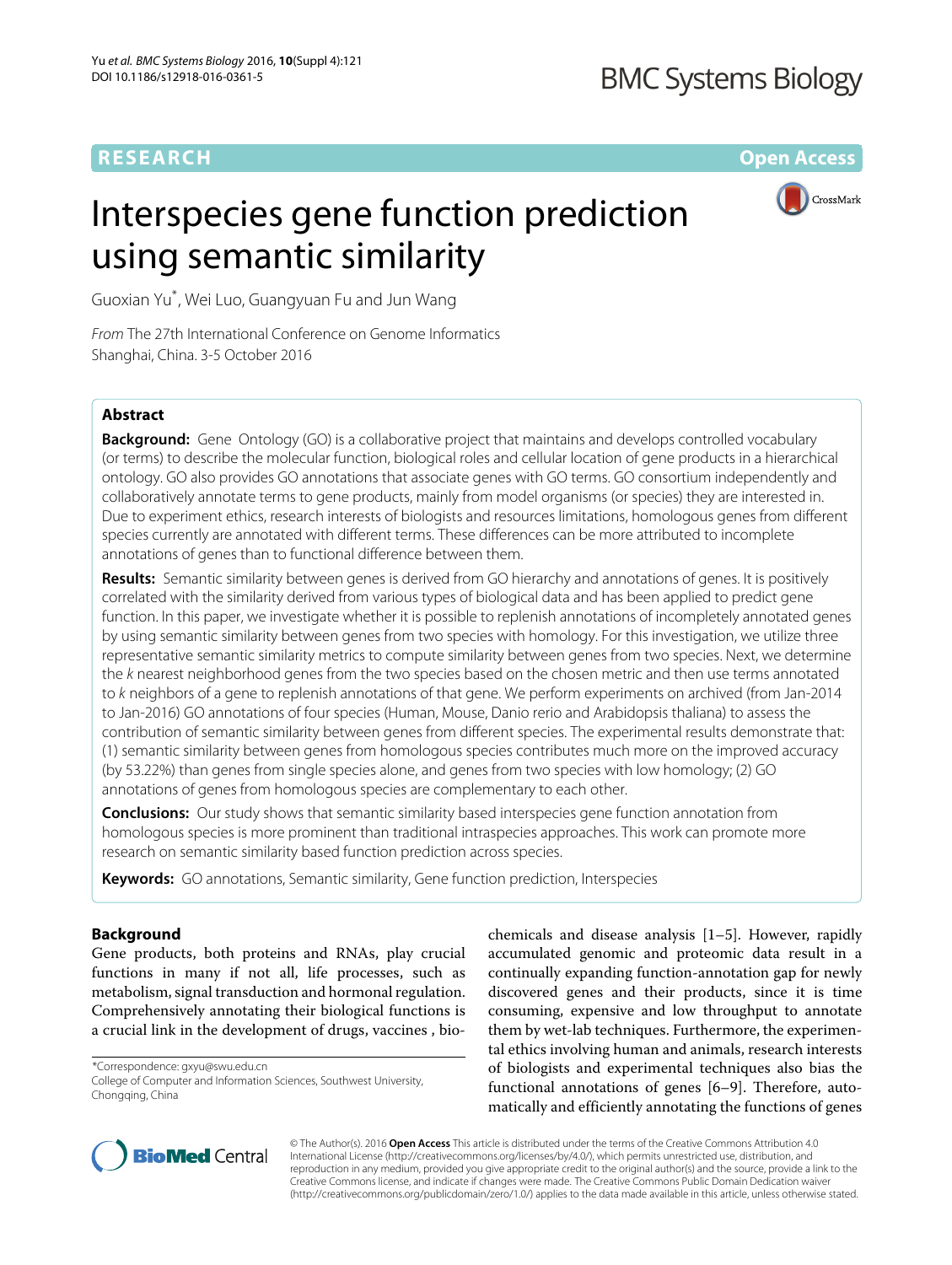via computational techniques becomes one of the fundamental tasks in the post-genome era. To combat with this task, some approaches utilize amino acids and structure of proteins [\[10\]](#page-12-0), some methods resort to protein-protein interactions [\[11\]](#page-12-1), some other techniques take advantage of domains, motifs and pathways [\[12,](#page-12-2) [13\]](#page-12-3). More advanced techniques integrate multiple types of biological data or fuse predictions from multiple classifiers, which are trained on heterogeneous biological data sources [\[14–](#page-12-4)[18\]](#page-12-5).

Gene Ontology (GO) is a widely used golden standard for functional taxonomy in a species-neutral manner and it aims to unify the representation of gene products functions across different species [\[8,](#page-11-4) [19\]](#page-12-6). GO uses controlled vocabulary to describe terms (each term corresponds to a distinct function) and a direct acyclic graph (DAG) to capture the hierarchical relationship between ontological terms. For identification, each term is accompanied by an alphanumeric symbol (i.e., GO:0008150 (biological process)). If a gene is annotated with a term, then the gene is also annotated with its ancestor terms via any path in GO hierarchy. If a protein is not annotated with a term, the protein should also not be annotated with any of its descendant terms. This rule is recognized as *true path rule* [\[19,](#page-12-6) [20\]](#page-12-7).

Gene function prediction can be viewed as a classification task with each function being viewed as a class label. In this way, various classification techniques have been applied to gene function prediction [\[2\]](#page-11-5). A protein engages with several different biological activities and carries out different functions. Recent techniques resort to multilabel learning [\[21\]](#page-12-8) and correlations among functional labels for gene function prediction [\[13,](#page-12-3) [17,](#page-12-9) [18,](#page-12-5) [22\]](#page-12-10). Due to resources limitations, experimental protocols and priority of GO consortium, GO annotations of genes are incomplete [\[6](#page-11-2)[–9,](#page-11-3) [23\]](#page-12-11). Given that, some approaches directly target at replenishing missing annotations of incompletely annotated genes [\[24–](#page-12-12)[26\]](#page-12-13).

Homologous species share a large portion of homologous genes and these genes have similar (or same) functional annotations. Due to research interests and particular types of experiments performed in different model organisms, homologous genes in different species are often annotated with different terms, and annotations of these genes are found to be complementary for each other [\[9\]](#page-11-3). Previous approaches often only use the homology information from deoxyribonucleic acid sequences, structure of proteins, pattern of interactions between genes/proteins, and domain composition to transfer annotations of annotated genes to un-annotated ones [\[27\]](#page-12-14). For example, Mitrofanova et al. [\[28\]](#page-12-15) propose a Markov random field based approach to predict gene function that connects protein-protein interactions (PPI) networks of two (or more) different species by using inter-species sequence-homology information. This approach can only

apply to a fixed number  $(\leq 32)$  of structured GO terms, and it only takes proteins annotated with these terms into account and exclude a lot of proteins not annotated with any of these terms. To overcome this issue, Benso et al. [\[29\]](#page-12-16) firstly defined an integrated similarity between proteins using motifs and amino acids of proteins, and then used this similarity to filter out false positive interactions in PPI network. Next, they enriched the filtered PPI network by adding interactions with annotated proteins through sequence alignment, and assigned the most probable terms to a protein by the terms annotated to its interacting partners. However, it is difficult to specify a suitable threshold to filter out false positive interactions and to add uncovered interactions.

Some advanced techniques exploit the hierarchical structure of GO and characteristics of GO annotations for gene function prediction. For example, Valentini [\[20\]](#page-12-7), Barutcuoglu et al. [\[22\]](#page-12-10) and Cesa-Bianchi et al. [\[17\]](#page-12-9) firstly trained a classifier for each term in the hierarchy, and then made use of ontology structure to adjust the predictions for these terms. Lord et al. [\[30\]](#page-12-17) directly employed the patterns of GO annotations of genes to predict gene function.

Some recent approaches directly exploit semantic similarity between genes from *single* species to predict gene function. Semantic similarity is computed based GO annotations of genes. It is found to be positively correlated with the similarity derived from various biological data and used to predict interactions between proteins [\[26,](#page-12-13) [31](#page-12-18)[–33\]](#page-12-19). Tao et al. [\[24\]](#page-12-12) and Yu et al. [\[26\]](#page-12-13) firstly selected neighborhood genes of a gene using a predefined semantic similarity, and then used the annotations of these neighbors to predict missing annotations of the gene. Given these successful applications and complementary GO annotations of genes from homologous species, however, little work has been done to investigate semantic similarity for inter-species gene function prediction.

In this paper, we investigate whether it is possible to perform inter-species gene function prediction by directly using the semantic similarity between genes from two different species, which have homology to some extent. For this purpose, we utilize several representative semantic similarity metrics (i.e., term overlap (TO) [\[34\]](#page-12-20), best match average (BMA) [\[35\]](#page-12-21) and simGIC [\[36\]](#page-12-22)) to measure the semantic similarity between genes, and make use of these metrics for semantic similarity based gene function prediction. We study these metrics' contributions on improving the accuracy of gene function prediction for two homologous species (*Human* and *Mouse*). In addition, we also include another two species, *Danio rerio* and *Arabidopsis thaliana*, which have lower homology with Human and Mouse. Our investigation discloses that, interspecies gene function prediction using semantic similarity between genes from homologous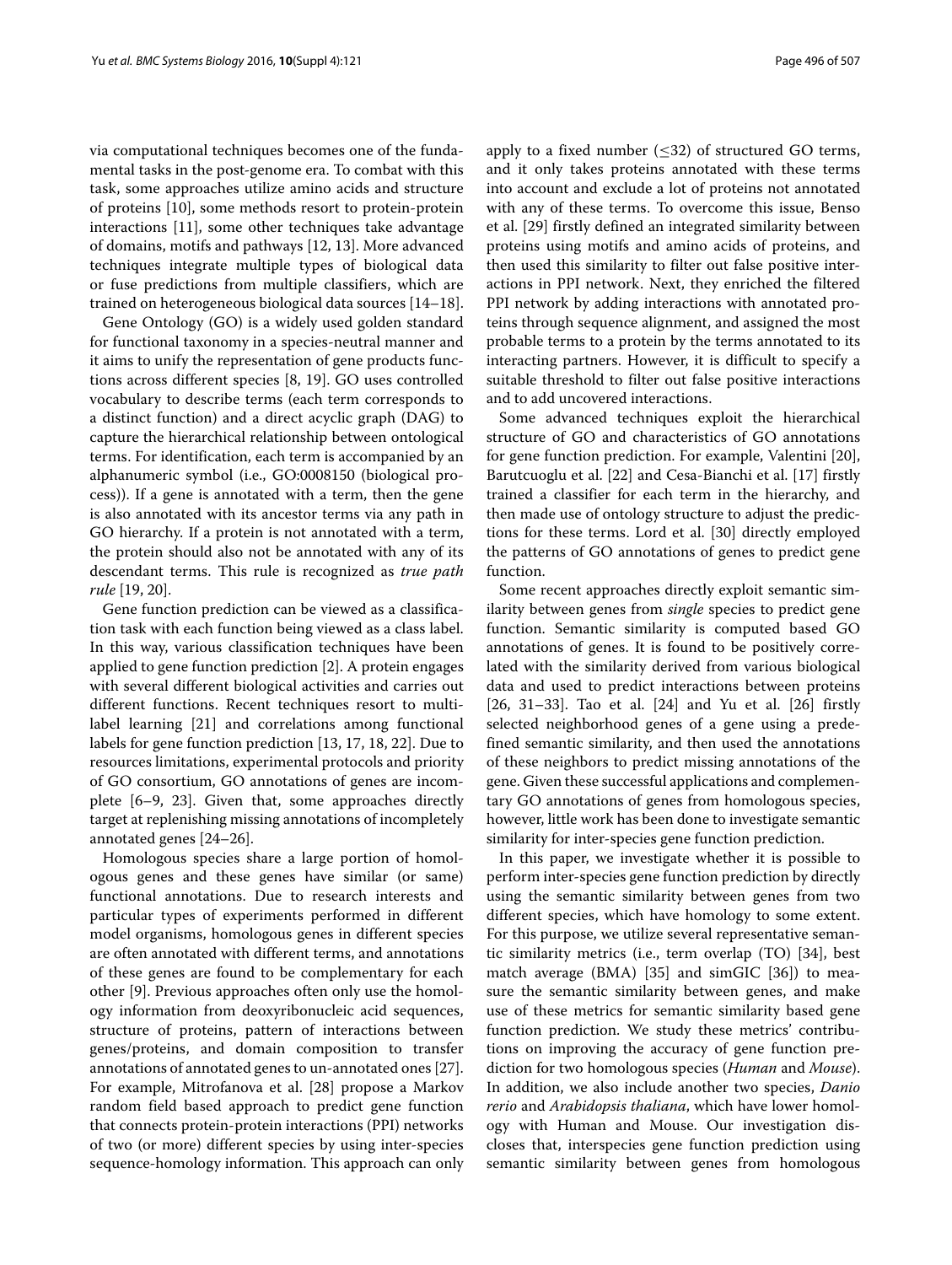based on the semantic similarity between genes from single species alone, and it also performs better than using the semantic similarity between genes from two species with low homology.

# **Methods**

Our work is motivated by the observation that GO annotations of genes are incomplete [\[7,](#page-11-6) [9\]](#page-11-3) and genes from homologous species should have a large portion of similar GO annotations [\[8,](#page-11-4) [23\]](#page-12-11). However, because of experimental ethics and protocols, and research interests of biologists, homologous genes from different species currently are only annotated with some similar GO terms, these genes are also annotated with different terms. These different annotations provide complementary functional clue for genes from another high homology species. For example, as shown in Table S1 of Additional file [1,](#page-11-7) Human hMAP4K2 (Mitogen activated protein kinase kinase kinase kinases (MAP4K) are protein kinases that participate in the MAP kinase signal transduction cascade) shares 94% sequence identity with its ortholog Map4k2 in Mouse [\[9\]](#page-11-3). The overlapped GO annotations of these two proteins account for 81.19% of all the available annotations of these proteins by Jan-2014. hMAP4K3, a paralog of hMAP4K2, has 76.24% overlapped annotations with hMAP4K2. As more experimental evidences available, some terms only annotated to hMAP4K2 are also annotated to Map4k2, and vice versa. By Jan-2016, as more evidences accumulated in the past two years, the overlapped annotations between hMAP4K2 and MAP4K increases to 98.11% , and that between hMAP4K2 and hMAP4K3 rises to 86.79%. GO annotations of these three proteins by Jan-2014 and Jan-2016 are listed in Table S1 of Additional file [1.](#page-11-7) In addition, the evidence sources of new overlapped annotations from Jan-2014 to Jan-2016 are

provided in Table S2 of Additional file [1.](#page-11-7) These observations indicate GO annotations of homologous genes from two species with high homology are complementary for each other.

Inspired by the aforementioned observation, we want to synthesize the semantic similarity between genes from single species and from two homologous species to predict additional annotations of genes. To better explain our main idea, we provide an illustrative example in Fig. [1.](#page-2-0) We can see from Fig. [1](#page-2-0) that both a Human gene and a Mouse gene are annotated with a set of similar terms. Both of them also lack some annotations, respectively. The Human gene should be additionally annotated with 'GO:f' and 'GO:h', and the Mouse gene should be additionally annotated with 'GO: e', 'GO:g' and 'GO: i'. By using the semantic similarity between these two genes from Human and Mouse, we can transfer available GO annotations of the Human gene to the Mouse gene, and thus to replenish the missing annotations of the latter one. Vice versa, we can transfer annotations of the Mouse gene to the Human gene. In this way, we can replenish missing annotations of respective genes by utilizing semantic similarity and complementary GO annotations of genes across species.

# **Semantic similarity**

Semantic similarity has been widely studied, and various methods have been proposed for quantifying the semantic similarity between genes [\[32,](#page-12-23) [33\]](#page-12-19). These methods fall into rough categories of term-based and entity-based. In general, term-based approaches depend on comparing and combining pairwise terms annotated to two respective genes, while entity-based approaches rely on comparing two sets of terms, each set is associated with a gene [\[32\]](#page-12-23). As a node in GO DAG, each term not only includes specific properties, but also connects with other terms by edges with different relationships (is a, part of

<span id="page-2-0"></span>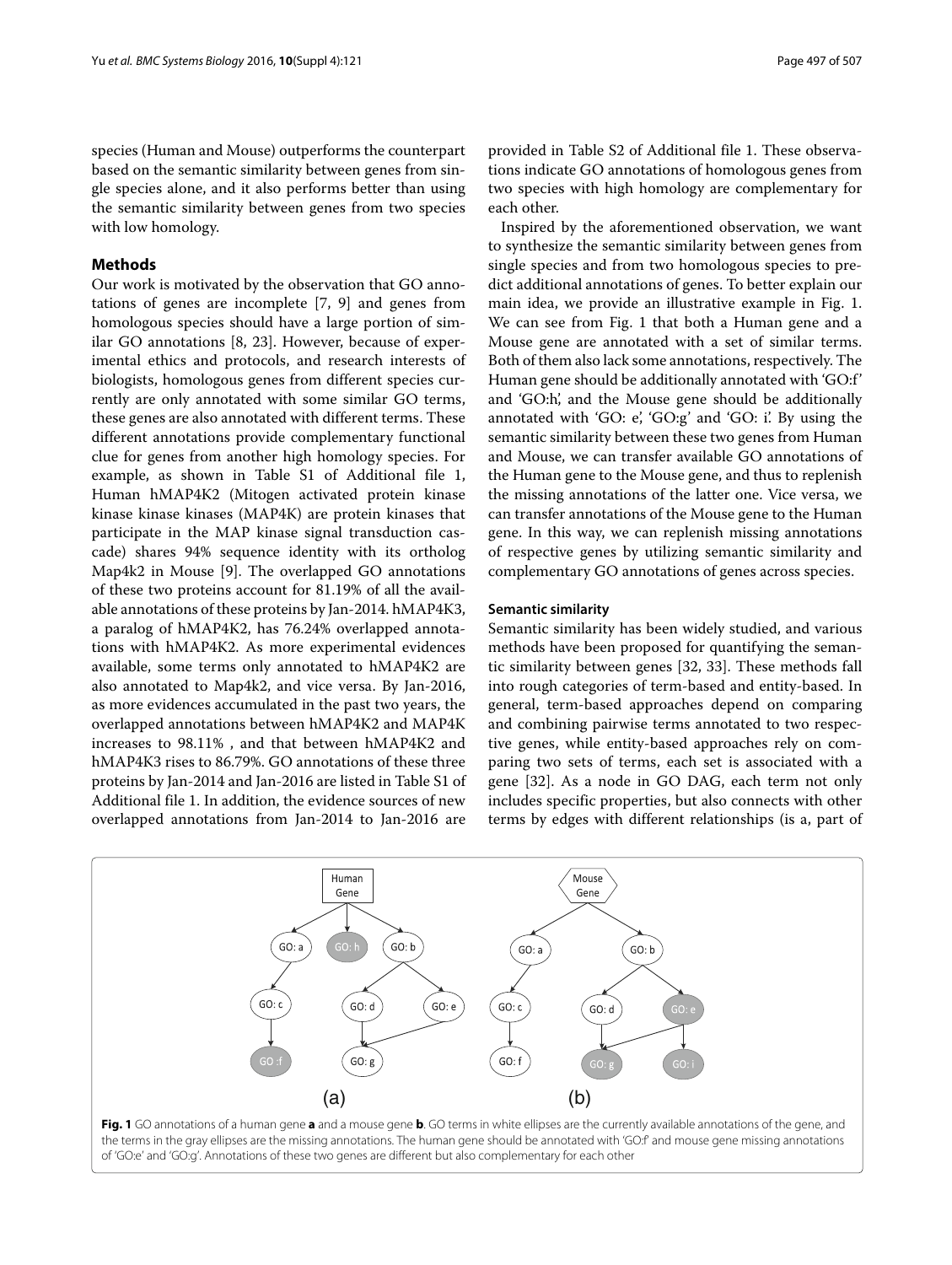and regulates). Therefore, there are two types of measures to calculate the similarity between terms in GO, node-based and edge-based. Node-based measures rely on the information of terms themselves, their ancestors, or their descendants. These measures mainly utilize the information content, which estimates a term's specificity by its frequency annotated to genes [\[37](#page-12-24)[–39\]](#page-12-25). Edge-based measures are mainly based on counting the number of edges in the GO DAG between two terms. For example, Pekar et al. [\[40\]](#page-12-26) computed the proximity between two terms by the length of path from their lowest common ancestor to the root term. Wang et al. [\[41\]](#page-12-27) suggested a hybrid measure that determines the proximity of two terms based on the locations of these terms in GO hierarchy and the relationships with their ancestor terms.

Entity based semantic similarity metrics calculate similarity between genes by comparing two sets of terms annotated to two respective genes as a whole. Pesquita et al. [\[32\]](#page-12-23) suggested to divide these metrics into two categories: pairwise and groupwise. Pairwise metrics integrate the proximity between pairwise terms using average [\[31\]](#page-12-18), maximum combination and best match average (*BMA*) combination [\[42\]](#page-12-28). Groupwise metrics directly apply set, graph, or vector based measures to compute the similarity between two collections of terms. For example, Mistry and Pavlidis [\[34\]](#page-12-20) introduced a set based metric called term overlap (*TO*), which takes the ratio between the number of shared annotations and minimum number of annotations of two genes. In graph-based metrics, terms annotated to a gene can be represented by a subgraph of GO DAG, and graph comparing techniques are used to measure the similarity between genes. For example, *simUI* takes the ratio between the number of common nodes of two subgraphs and the number of union nodes of these two subgraphs [\[42\]](#page-12-28). *simGIC* is similar to simUI, but it weights each term by information content of the term [\[42\]](#page-12-28). Vector-based metrics represent the associations between a gene and all terms as a vector, with each term corresponding to an entry, and then calculate similarity between genes using vector-based measures, i.e., cosine similarity.

Three representative semantic similarity metrics (TO [\[34\]](#page-12-20), BMA and simGIC [\[42\]](#page-12-28)) are adopted to investigate interspecies gene function prediction based on semantic similarity. BMA requires to specify the proximity between pairwise terms and simGIC needs to pre-compute the information content of a term. We choose Lin's similarity [\[43\]](#page-12-29) to measure the proximity of pairwise terms for its wide application and fixed scale (between 0 and 1). Lin's similarity evaluates the proximity of two terms by the information of themselves and of their most specific common ancestor in GO hierarchy. Its formal definition is:

$$
tsim(t_1, t_2) = \frac{2 \times IC(t_A)}{IC(t_1) + IC(t_2)}
$$
\n(1)

where  $t_A$  is the most informative common ancestor of term  $t_1$  and  $t_2$ .  $IC(t)$  is the information content of  $t$  and can be calculated as:

<span id="page-3-0"></span>
$$
IC(t) = -\log_2 p(t) \tag{2}
$$

where  $p(t)$  is the frequency of  $t$  annotated to a gene. Tao et al. [\[24\]](#page-12-12) and Teng et al. [\[44\]](#page-12-30) suggested a ontology structure based manner to define the information content of *t* by the number of its descendants in GO hierarchy, instead of its frequency. The structure based information content  $IC_s(t)$  is:

<span id="page-3-1"></span>
$$
IC_s(t) = \frac{\log_2((1 + |desc(t)|)/T)}{\log_2(1/T)}
$$
(3)

where  $|desct(t)|$  is the set of descendant GO terms of *t* and *T* is the total number of terms.

Given two genes *i* and *j*, their GO annotation sets are  $\mathcal{T}_i$ and  $T_i$ , respectively. BMA is given by the average proximity between each term in  $\mathcal{T}_i$  and its most similar term in T*j*. BMA provides a good balance between the maximum and average approaches, since the latter two approaches are inherently influenced by the number of terms being combined [\[32\]](#page-12-23). The formal definition of BMA is:

<span id="page-3-2"></span>
$$
sim_{BMA}(i,j) = \frac{1}{2}(AVG_{t_1}(MAX_{t_2}tsim(t_1, t_2) + AVG_{t_2}(MAX_{t_1}tsim(t_1, t_2))
$$
\n(4)

where  $t_1 \in \mathcal{T}_i, t_2 \in \mathcal{T}_i$  and  $t\sin(t_1, t_2)$  is the semantic similarity between  $t_1$  and  $t_2$ . In this paper, we compute  $t \sin(t_1, t_2)$  using Lin's similarity with  $IC(t)$  defined by Eq. [\(2\)](#page-3-0).

TO is a set-based metric [\[34\]](#page-12-20), it is given by number of terms shared by  $T_i$  and  $T_j$  divided by the minimum cardinal of  $\mathcal{T}_i$  and  $\mathcal{T}_i$ . Its formal definition is:

<span id="page-3-3"></span>
$$
sim_{TO}(i,j) = \frac{|T_i \cap T_i|}{min(|T_i|, |T_j|)}
$$
\n(5)

simGIC is a graph-based semantic similarity metric [25], it is given by the sum of *IC*(*t*) of each *t* in the intersection of  $\mathcal{T}_i$  and  $\mathcal{T}_j$ , divided by the number of terms in the union of  $\mathcal{T}_i$  and  $\mathcal{T}_j$ . Its formal definition is:

<span id="page-3-4"></span>
$$
sim_{GIC}(i,j) = \frac{\sum_{t \in \mathcal{T}_i \cap \mathcal{T}_j} IC(t)}{\sum_{t \in \mathcal{T}_i \cup \mathcal{T}_j} IC(t)}
$$
(6)

where  $IC(t)$  can be calculated by Eq. [\(3\)](#page-3-1) or Eq. [\(4\)](#page-3-2), To be different, we call simGIC based on  $IC_s(t)$  in Eq. [\(4\)](#page-3-2) as *simGICs*.

#### **Gene function prediction using semantic similarity**

Suppose there are two species,  $A^s = [A_1^s, A_2^s, \cdots, A_{N_s}^s] \in$  $\mathbb{R}^{N_s \times T}$  (*s* = 1, 2) be the gene-term association matrices for genes from these two species, respectively. These *Ns* genes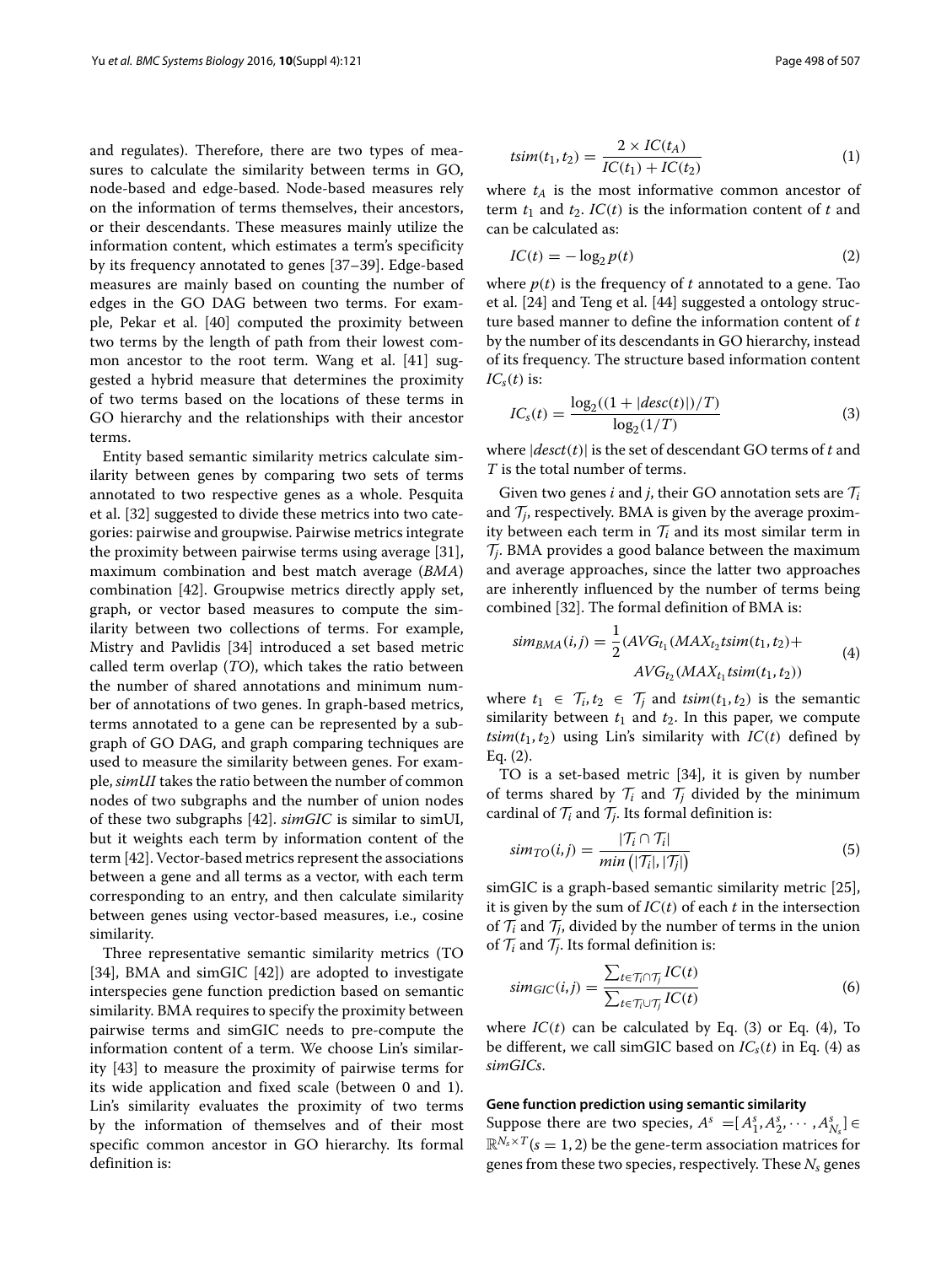are annotated with *T* different terms.  $A_i^s \in \mathbb{R}^T$  represents the associations between the *i*-th gene and *T* terms.  $A_i^s(t) = 1$  means the gene is annotated with term *t*, and  $A_i^s(t) = 0$  indicates that it is unknown whether the gene should be annotated with *t* or not.

The semantic similarity between genes is found to be positively correlated with the similarity derived from various types of genomic/proteomic data [\[31–](#page-12-18)[33,](#page-12-19) [44,](#page-12-30) [45\]](#page-12-31). For example, amino acids sequences, gene expression profiles, protein-protein interactions. Tao et al. [\[24\]](#page-12-12) and Yu et al. [\[26\]](#page-12-13) computed the semantic similarity between pairwise genes from the same species and determined the *k* nearest neighborhood genes based on the semantic similarity, and then replenished novel annotations of a gene based on the terms annotated to its neighbors. The probability of term  $t \notin \mathcal{T}_i$  annotated to the *i*-th gene is voted as follow:

$$
p(i,t) = \frac{1}{k} \sum_{j \in \mathcal{N}_k(i)} A_j(t) \tag{7}
$$

where  $\mathcal{N}_k(i)$  consists of *k* nearest neighbors of the *i*-th gene from the same species. From Eq. [\(7\)](#page-4-0), we can replenish the missing annotation of the *i*-th gene if its neighbors, who are annotated with *t*. Because of resource limitations, priority of GO curators, experimental ethics and protocols, the GO annotations of its neighborhood genes from the same species may be shallow, incomplete and biased [\[6,](#page-11-2) [8,](#page-11-4) [9\]](#page-11-3). Equation [\(7\)](#page-4-0) only accounts for GO annotations of genes from the same species, therefore it can only replenish some missing annotations. On the other hand, GO annotations of genes from homologous species may be annotated with more comprehensive and specific terms.

It is recognized that homologous genes from different species conserve a large portion of similar annotations [\[8,](#page-11-4) [9,](#page-11-3) [46\]](#page-12-32). Motivated by this fact, we resort to semantic similarity between genes from two species and to predict missing annotations of genes by transferring annotations of genes from two species, instead from single species they belonging to. In this way, if a gene has a small semantic similarity with genes from its own species, it still can have high semantic similarity with genes from another species, and these genes may be just annotated with the missing terms of that gene. Given that, we integrate GO annotations of two species and predict missing annotations of the *i*-th gene as below:

<span id="page-4-1"></span>
$$
p(i,t) = \frac{1}{k_1 + k_2} \sum_{j \in \mathcal{N}_{k_3}^s(i)} A_j^s(j,t)
$$
 (8)

where  $\mathcal{N}_{k_1}^1(i)$  denotes the  $k_1$  nearest neighborhood genes of the *i*-th gene from its own species,  $N_{k_2}^2(i)$  denotes the  $k_2$ nearest neighborhood genes from another species.  $k_1 > 0$ ,  $k_2 > 0$  and  $k_1 + k_2 = k$ , this setting ensures neighborhood genes from two species instead from single species, and is consistent with Eq. [\(7\)](#page-4-0). Our following experimental study shows that synergy the semantic similarity between genes from two homologous species can more accurately predict gene function than that from single species alone.

# **Results and discussion**

#### **Datasets and experimental setup**

<span id="page-4-0"></span>To comparatively study the contribution of integrating semantic similarity between genes and GO annotations of genes from two species, we conduct experiment on annotations of genes from Human and Mouse. We downloaded recent GO file [\[47\]](#page-12-33) (access date: 2016-01-04) that contains hierarchical relationships between GO terms. These terms are organized in three sub-ontology, namely biological process (BP), cellular component (CC) and molecular functions (MF), the terms in each ontology form a DAG. We downloaded historical GO annotation (GOA) file [\[48\]](#page-12-34) (archived date: 2014-01-20) for each species. GOA file specifies which GO terms are annotated to a given gene products, it follows a convention to annotate a gene with appropriate and as well as specific terms. These annotations are called direct annotations. We applied true path rule to annotate all the ancestor terms of direct annotations of a gene to the same gene. We then made use of these annotations to predict GO annotations of genes. Next, we updated the annotations of these genes using recent GOA files (archived date: 2016-01-04) and utilized updated annotations to assess the quality of prediction. To avoid circular prediction, annotations with evidence code 'IEA' (Inferred from Electronic Annotation), 'NR' (Not Recorded), 'ND' (No biological Data available), or 'IC' (Inferred by Curator) were excluded. Myers et al. [\[49\]](#page-12-35) suggested that terms annotated to too few genes are hard to be validated by wet-lab experiments and of no interests to biologists. Follow this suggestion, we excluded terms annotated to no more than 3 genes in each species.

To investigate whether GO annotations from any species contribute the same for interspecies gene function prediction, we also downloaded GOA files of another two species (*Danio rerio* and *Arabidopsis thaliana*) (archived date: 2014-01-20), and processed available GO annotations of these species in the same way as Human and Mouse. The processed annotations of these four species are revealed in Table [1.](#page-5-0) From the table, we can find that a number of new annotations have been appended to genes from each species since 2014, and each gene on average is annotated with at least 4 terms.

To assess whether the semantic similarity defined by annotations of genes from two homologous species can improve the accuracy of gene function prediction than that from single species alone, we firstly compute the semantic similarity between genes from single species by a specific metric (i.e., TO, simGIC, BMA), and then employ Eq. [\(7\)](#page-4-0) to predict functions of genes from the same species. Similarly, we also compute the semantic similarity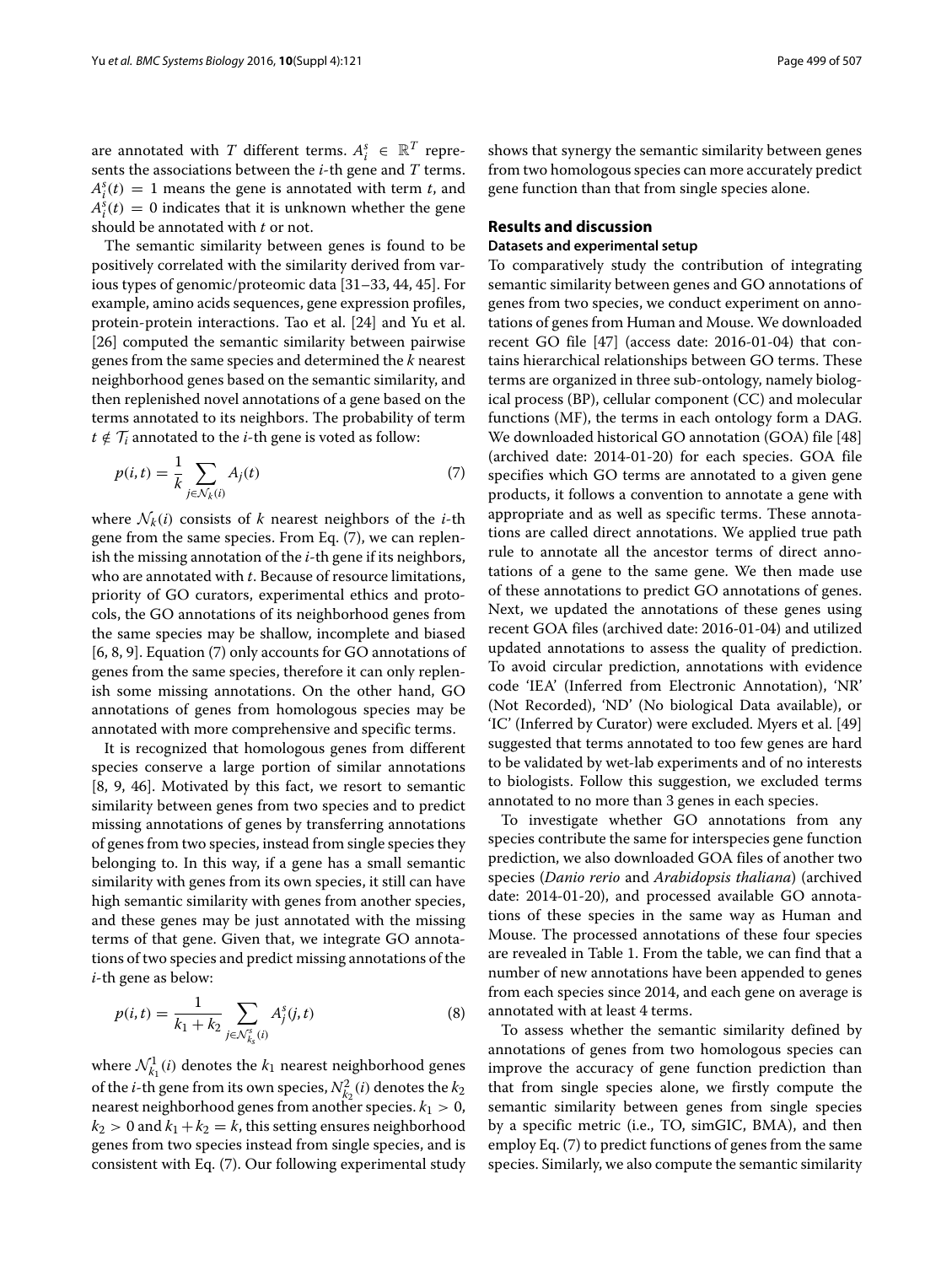<span id="page-5-0"></span>

|                      | <b>‡genes</b> | CC      |        | MF     |         |        | <b>BP</b> |         |        |        |
|----------------------|---------------|---------|--------|--------|---------|--------|-----------|---------|--------|--------|
| Species              |               | history | recent | tterms | history | recent | tterms    | history | recent | tterms |
| Human                | 19158         | 231057  | 298776 | 1160   | 115066  | 153722 | 1999      | 745989  | 920663 | 8696   |
| Mouse                | 21357         | 164539  | 291488 | 1193   | 95511   | 158471 | 2033      | 622591  | 933356 | 9304   |
| Danio rerio          | 18776         | 27434   | 77539  | 627    | 24652   | 59710  | 1174      | 172557  | 301163 | 4382   |
| Arabidopsis thaliana | 24532         | 14777   | 150144 | 528    | 42720   | 64737  | 1189      | 197277  | 281562 | 3305   |

**Table 1** Statistics of GO annotations of genes from four species

#genes is the number of genes in the recent GOA file (archived date: 2016-01-04), #terms is the number of involved terms. 'history' is the number of GO annotations of genes from historical GOA file (archived date: 2014-01-20), 'recent' is the number of GO annotations of genes from recent GOA files

between genes from two species using the same metric and then employ Eq. [\(8\)](#page-4-1) to predict functions of genes from two species. To balance the contribution of genes from the same species and from another species, we set  $k_1 = 250$ ,  $k_2 = 250$  and  $k = 500$  for all the following experiments.

#### **Evaluation metrics**

Various evaluation metrics are used to assess the quality of gene function prediction [\[2,](#page-11-5) [25\]](#page-12-36). Since a gene is often annotated with more than one terms, we adopt three representative multi-label learning evaluation metrics [\[21\]](#page-12-8): *MacroAvgF1*, *MicroAvgF1*, *RankLoss*, and two additional metrics *Fmax* [\[2\]](#page-11-5) and *RAccuracy* [\[50\]](#page-12-37). The formal definitions of these widely used metrics are detailed in Additional file [1.](#page-11-7)

To maintain consistency with other evaluation metrics, we report *1-RankLoss*. Thus, similar to other metrics, the larger the value of *1-RankLoss*, the better the performance is. We would like to remark that these metrics evaluate the quality of function prediction from different aspects. It is difficult for a method always performing better than another one across all these metrics.

#### **Prediction on archived GO annotations**

In this section, we conduct experiments to comparatively and quantitatively study the contribution of semantic similarity between genes from single species, from two species with high (or low) homology. Particularly, we perform intraspecies gene function prediction by computing semantic similarity between genes from Human at first. Then, we utilize annotations of *k* nearest neighborhood Human genes of a Human gene to replenish missing annotations of the gene as Eq. [\(7\)](#page-4-0). Next, we use updated annotations in the recent GOA file of Human to validate the predictions. We label the intraspecies approach as  $H \rightarrow H$ . For brevity, hereinafter, *H* is short for Human species, *M* is short for Mouse, *D* is short for Danio rerio and *A* is short for Arabidopsis thaliana. Similarly, we perform interspecies gene function prediction by using the same semantic similarity metric between genes from Human and another species. Then, we use the annotations of *k*1 nearest neighborhood genes from Human and  $k_2$  nearest neighborhood genes from another species to predict missing annotations of a Human gene, and validate the predictions by annotations in recent GOA file of Human. We tag these interspecies approaches as  $M+H\rightarrow H$ ,  $D+H\rightarrow H$  and  $A+H\rightarrow H$ , respectively. In addition, we also direct use the GO annotations of *k* nearest neighborhood Mouse (Danio rerio or Arabidopsis thaliana) genes of a Human to predict the missing annotations of the Human gene. We tag this kind of approaches as  $M \rightarrow H$  (D $\rightarrow$ H or A $\rightarrow$ H). Following the same protocols, we conduct similar experiments on Mouse for intraspecies and interspecies gene function prediction. The recorded experimental results under different semantic similarity metrics are reported in Table [2](#page-6-0) (BMA) and Table [3](#page-7-0) (TO). The results with other semantic similarities (simGIC and simGICs) are included in Table S3 and Table S4 of Additional file [1.](#page-11-7)

From these tables, we can observe that  $M+H\rightarrow H$  always gets better results than H→H and M→H, irrespective of the semantic similarity metrics (TO, BMA, simGIC and simGICs). Taking evaluation metric *RAccuracy* in Table [2](#page-6-0) for example,  $M+H\rightarrow H$  on average improves  $H\rightarrow H$  by 53.22% and M $\rightarrow$ H by 62.38%. M+H $\rightarrow$ H utilizes GO annotations of Human and Mouse to compute the semantic similarity between genes by a chosen metric, and then uses the annotations of *k* nearest neighborhood genes (including  $k_1$  Human genes and  $k_2$  Mouse genes) of a Human gene to predict annotations of the gene. In contrast,  $H \rightarrow H$  only employs semantic similarity between genes from Human species, and the annotations of *k* nearest neighborhood Human genes of a gene to predict GO annotations of the target Human gene.  $M \rightarrow H$  only utilizes the annotations of *k* nearest neighborhood Mouse genes of a Human gene to predict GO annotations of the target Human gene. D+H→H always outperforms D→H and  $A+H\rightarrow H$  outperforms  $A\rightarrow H$ . From this observation, we can say GO annotations of genes from two different species should work together for interspecies gene function prediction.

D+H→H and A+H→H follow the same procedures as  $M+H\rightarrow H$  to predict GO annotations of genes from Human, except they synergy GO annotations of Danio rerio (or Arabidopsis thaliana) with those of Human.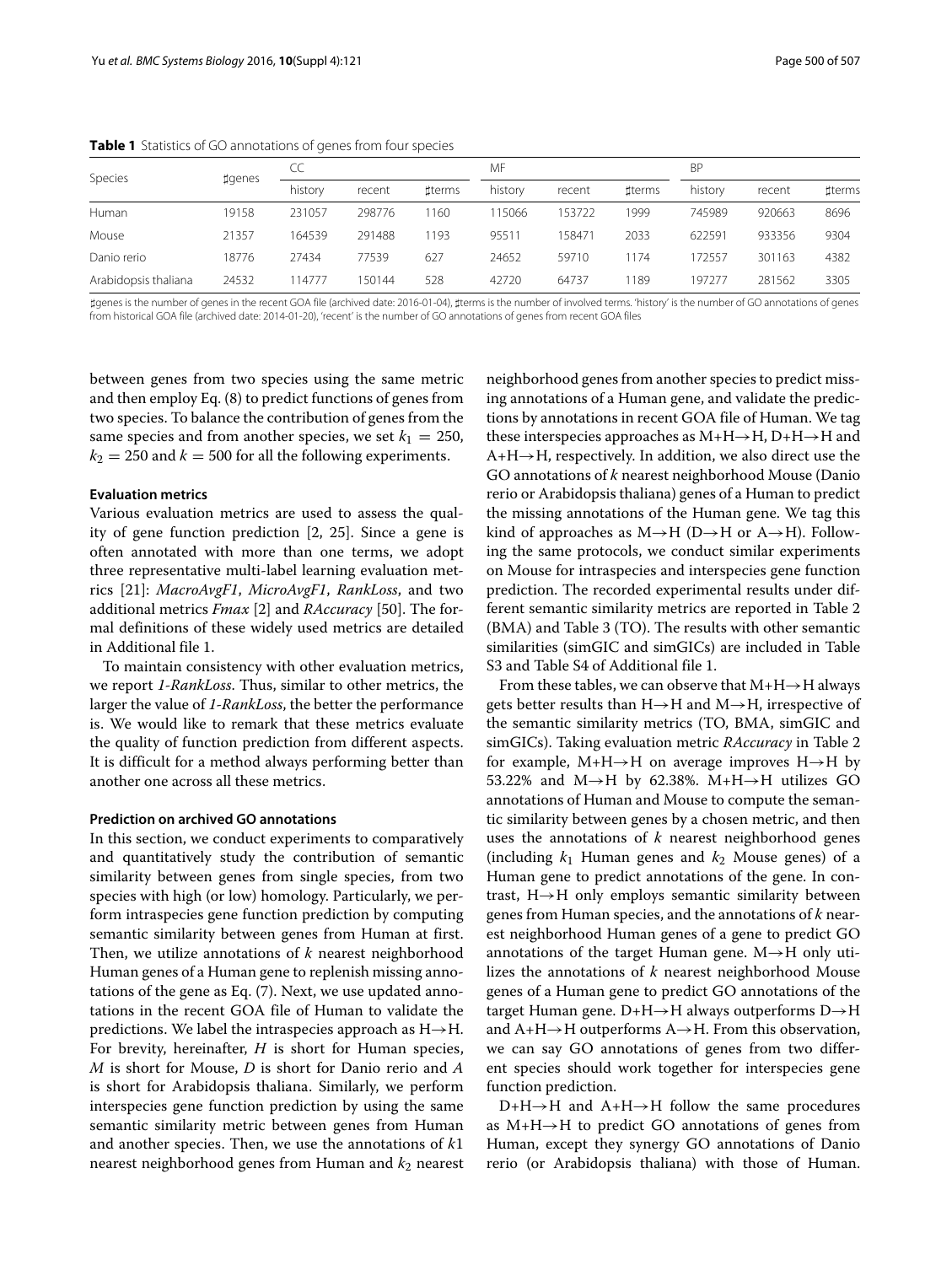<span id="page-6-0"></span>**Table 2** Prediction on archived GOA files using BMA (see Eq. [\(4\)](#page-3-2))

|                   |                                       | MicroAvgF1 | MacroAvgF1 | 1-RankLoss | Fmax   | RAccuracy |
|-------------------|---------------------------------------|------------|------------|------------|--------|-----------|
| $\subset \subset$ | $\mathsf{H}{\rightarrow}\mathsf{H}$   | 0.8328     | 0.7203     | 0.8780     | 0.8747 | 0.1542    |
|                   | ${\mathsf M}{\rightarrow}{\mathsf H}$ | 0.8368     | 0.7125     | 0.8751     | 0.8750 | 0.1602    |
|                   | $M+H\rightarrow H$                    | 0.8586     | 0.7639     | 0.9808     | 0.8787 | 0.2844    |
|                   | $D\rightarrow H$                      | 0.8316     | 0.7197     | 0.8729     | 0.8738 | 0.1536    |
|                   | $D+H\rightarrow H$                    | 0.8524     | 0.7236     | 0.9068     | 0.8625 | 0.2530    |
|                   | $A \rightarrow H$                     | 0.8259     | 0.7068     | 0.8632     | 0.8532 | 0.1369    |
|                   | $A+H\rightarrow H$                    | 0.8363     | 0.7222     | 0.8797     | 0.8773 | 0.1717    |
|                   | $M \rightarrow M$                     | 0.7712     | 0.6084     | 0.8588     | 0.8571 | 0.1936    |
|                   | $\mathsf{H}{\rightarrow}\mathsf{M}$   | 0.7676     | 0.6192     | 0.8580     | 0.8339 | 0.1864    |
|                   | $H + M \rightarrow M$                 | 0.8161     | 0.6590     | 0.9548     | 0.8637 | 0.3518    |
|                   | $D\rightarrow M$                      | 0.7718     | 0.6105     | 0.8416     | 0.8082 | 0.1868    |
|                   | $D+M \rightarrow M$                   | 0.8003     | 0.6160     | 0.8926     | 0.8315 | 0.2963    |
|                   | $A \rightarrow M$                     | 0.7660     | 0.6341     | 0.8444     | 0.8404 | 0.1761    |
|                   | $A+M \rightarrow M$                   | 0.7713     | 0.6143     | 0.8606     | 0.8523 | 0.1942    |
| MF                | $\mathsf{H}{\rightarrow}\mathsf{H}$   | 0.8523     | 0.8179     | 0.9192     | 0.8915 | 0.1416    |
|                   | $M \rightarrow H$                     | 0.8513     | 0.8170     | 0.9145     | 0.8905 | 0.1311    |
|                   | $M+H\rightarrow H$                    | 0.8692     | 0.8372     | 0.9720     | 0.9029 | 0.2399    |
|                   | $\mathsf{D}{\rightarrow}\mathsf{H}$   | 0.8502     | 0.8174     | 0.9123     | 0.8909 | 0.1295    |
|                   | $D+H\rightarrow H$                    | 0.8668     | 0.8355     | 0.9523     | 0.8742 | 0.2259    |
|                   | $A \rightarrow H$                     | 0.8416     | 0.8207     | 0.8964     | 0.8968 | 0.0793    |
|                   | $A+H\rightarrow H$                    | 0.8490     | 0.8151     | 0.9116     | 0.8894 | 0.1227    |
|                   | $M \rightarrow M$                     | 0.7654     | 0.6849     | 0.8755     | 0.8656 | 0.1344    |
|                   | $H \rightarrow M$                     | 0.7601     | 0.6821     | 0.8797     | 0.8545 | 0.1396    |
|                   | $H + M \rightarrow M$                 | 0.7784     | 0.7081     | 0.9248     | 0.8779 | 0.1801    |
|                   | $D\rightarrow M$                      | 0.7607     | 0.6891     | 0.8592     | 0.8369 | 0.1287    |
|                   | $D+M \rightarrow M$                   | 0.7841     | 0.7072     | 0.9200     | 0.8580 | 0.2013    |
|                   | $A \rightarrow M$                     | 0.7534     | 0.6880     | 0.8553     | 0.8607 | 0.0876    |
|                   | $A+M \rightarrow M$                   | 0.7639     | 0.6716     | 0.8712     | 0.8551 | 0.1264    |
| BP                | $\mathsf{H}{\rightarrow}\mathsf{H}$   | 0.8373     | 0.7979     | 0.9507     | 0.8012 | 0.2044    |
|                   | $M \rightarrow H$                     | 0.8346     | 0.7943     | 0.9489     | 0.7981 | 0.1912    |
|                   | $M+H\rightarrow H$                    | 0.8450     | 0.8055     | 0.9690     | 0.8381 | 0.2421    |
|                   | $\mathsf{D}{\rightarrow}\mathsf{H}$   | 0.8368     | 0.8027     | 0.9568     | 0.8031 | 0.2020    |
|                   | $D+H\rightarrow H$                    | 0.8368     | 0.7978     | 0.9496     | 0.8093 | 0.2018    |
|                   | $\mathbb{A} {\rightarrow} \mathbb{H}$ | 0.8290     | 0.7903     | 0.9239     | 0.7799 | 0.1641    |
|                   | $A+H\rightarrow H$                    | 0.8325     | 0.7839     | 0.9308     | 0.7944 | 0.1809    |
|                   | $M \rightarrow M$                     | 0.7812     | 0.6965     | 0.9350     | 0.7905 | 0.1855    |
|                   | $H \rightarrow M$                     | 0.7842     | 0.6987     | 0.9401     | 0.7863 | 0.1965    |
|                   | $H + M \rightarrow M$                 | 0.7947     | 0.7134     | 0.9609     | 0.8270 | 0.2357    |
|                   | $D\rightarrow M$                      | 0.7816     | 0.7036     | 0.9348     | 0.7885 | 0.1867    |
|                   | $D+M \rightarrow M$                   | 0.7830     | 0.7108     | 0.9423     | 0.7875 | 0.1923    |
|                   | $A \rightarrow M$                     | 0.7768     | 0.6929     | 0.9027     | 0.7594 | 0.1692    |
|                   | $A+M \rightarrow M$                   | 0.7779     | 0.6871     | 0.9183     | 0.7807 | 0.1733    |

H→H directly uses GO annotations of Human to predict annotations of Human genes. M→H only employs annotations of genes from Mouse to predict annotations of Human genes. M+H→H uses GO annotations of genes from Mouse and Human to predict annotations of Human genes. D+H→H uses annotations of genes from Danio rerio and Human to predict annotations of Human genes. A+H→H uses annotations of genes from Arabidopsis thaliana and Human to predict annotations of Human genes. M→M, H+M→M, D+M→M and A+M→M follow the similar protocol, but predict annotations of Mouse genes. The data in boldface is the statistically significant best among these comparing methods for a particular target species, and the significance is checked by paired t-test at 95% confidence intervals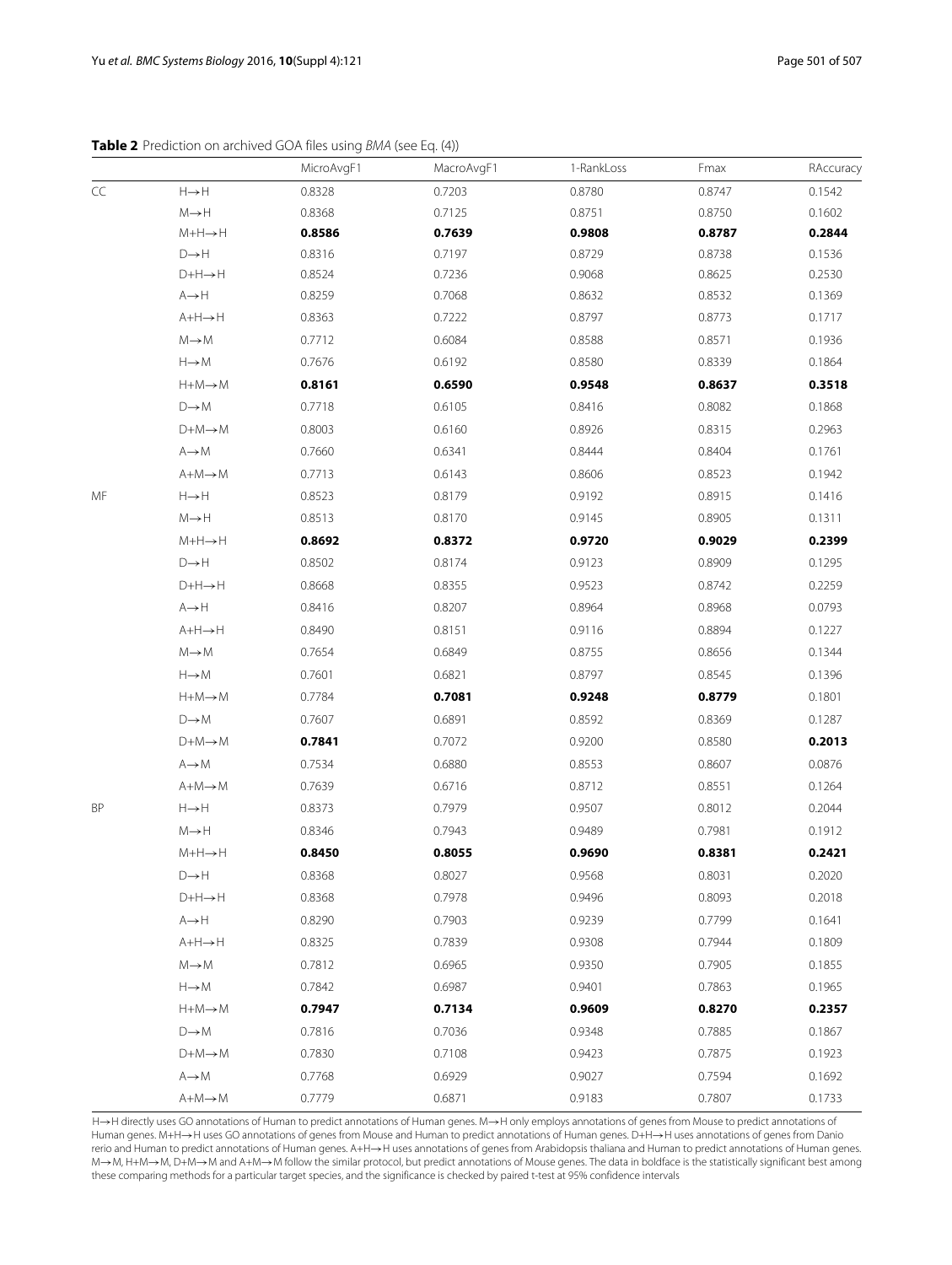**Table 3** Prediction on archived GOA files using TO (see Eq. [\(5\)](#page-3-3))

<span id="page-7-0"></span>

|    |                                     | MicroAvgF1 | MacroAvgF1                                                                                                                                                              | 1-RankLoss | Fmax   | RAccuracy |
|----|-------------------------------------|------------|-------------------------------------------------------------------------------------------------------------------------------------------------------------------------|------------|--------|-----------|
| CC | $\mathsf{H}{\rightarrow}\mathsf{H}$ | 0.8374     | 0.7212                                                                                                                                                                  | 0.8968     | 0.8729 | 0.1773    |
|    | $M \rightarrow H$                   | 0.8351     | 0.7241                                                                                                                                                                  | 0.8969     | 0.8743 | 0.1762    |
|    | $M+H\rightarrow H$                  | 0.8586     | 0.7641                                                                                                                                                                  | 0.9771     | 0.8751 | 0.2845    |
|    | $D\rightarrow H$                    | 0.8351     | 0.7322                                                                                                                                                                  | 0.8941     | 0.8693 | 0.1662    |
|    | $D+H\rightarrow H$                  | 0.8512     | 0.7476                                                                                                                                                                  | 0.9422     | 0.8654 | 0.2469    |
|    | $A \rightarrow H$                   | 0.8317     | 0.6982                                                                                                                                                                  | 0.8832     | 0.8860 | 0.1488    |
|    | $A+H\rightarrow H$                  | 0.8366     | 0.7223                                                                                                                                                                  | 0.8962     | 0.8726 | 0.1732    |
|    | $M \rightarrow M$                   | 0.7765     | 0.6075                                                                                                                                                                  | 0.8826     | 0.8526 | 0.2122    |
|    | $H \rightarrow M$                   | 0.7805     | 0.6130                                                                                                                                                                  | 0.8836     | 0.8295 | 0.2166    |
|    | $H + M \rightarrow M$               | 0.8132     | 0.6547                                                                                                                                                                  | 0.9597     | 0.8665 | 0.3418    |
|    | $D\rightarrow M$                    | 0.7726     | 0.6142                                                                                                                                                                  | 0.8659     | 0.8320 | 0.2092    |
|    | $D+M \rightarrow M$                 | 0.7993     | 0.6357                                                                                                                                                                  | 0.9252     | 0.8384 | 0.2928    |
|    | $A \rightarrow M$                   | 0.7758     | 0.6278                                                                                                                                                                  | 0.8700     | 0.8324 | 0.2105    |
|    | $A+M \rightarrow M$                 | 0.7770     | 0.6088                                                                                                                                                                  | 0.8807     | 0.8447 | 0.2142    |
| MF | $H \rightarrow H$                   | 0.8569     | 0.8228                                                                                                                                                                  | 0.9293     | 0.8952 | 0.1687    |
|    | $M \rightarrow H$                   | 0.8542     | 0.8213                                                                                                                                                                  | 0.9262     | 0.8941 | 0.1527    |
|    | $M+H\rightarrow H$                  | 0.8711     | 0.8382                                                                                                                                                                  | 0.9763     | 0.9064 | 0.2510    |
|    | $D\rightarrow H$                    | 0.8524     | 0.8348                                                                                                                                                                  | 0.9413     | 0.8717 | 0.1426    |
|    | $D+H\rightarrow H$                  | 0.8606     | 0.8349                                                                                                                                                                  | 0.9588     | 0.8979 | 0.1901    |
|    | $A \rightarrow H$                   | 0.8456     | 0.8225                                                                                                                                                                  | 0.9124     | 0.8941 | 0.1026    |
|    | $A+H\rightarrow H$                  | 0.8535     | 0.8181                                                                                                                                                                  | 0.9260     | 0.8933 | 0.1489    |
|    | $M \rightarrow M$                   | 0.7756     | 0.6946                                                                                                                                                                  | 0.8985     | 0.8692 | 0.1697    |
|    | $H \rightarrow M$                   | 0.7804     | 0.6957                                                                                                                                                                  | 0.9096     | 0.8569 | 0.1677    |
|    | $H + M \rightarrow M$               | 0.7851     | 0.7104                                                                                                                                                                  | 0.9374     | 0.8806 | 0.2051    |
|    | $D\rightarrow M$                    | 0.7695     | 0.6811                                                                                                                                                                  | 0.8963     | 0.8602 | 0.1538    |
|    | $D+M \rightarrow M$                 | 0.7851     | 0.7082                                                                                                                                                                  | 0.9356     | 0.8731 | 0.2051    |
|    | $A \rightarrow M$                   | 0.7635     | 0.6941                                                                                                                                                                  | 0.8816     | 0.8588 | 0.1249    |
|    | $A+M \rightarrow M$                 | 0.7752     | 0.6840                                                                                                                                                                  | 0.8993     | 0.8616 | 0.1683    |
| BP | $H \rightarrow H$                   | 0.8460     | 0.8019                                                                                                                                                                  | 0.9605     | 0.8729 | 0.2472    |
|    | M→H                                 | 0.8428     | 0.7998                                                                                                                                                                  | 0.9586     | 0.7818 | 0.2316    |
|    | $M+H\rightarrow H$                  | 0.8500     | 0.8071                                                                                                                                                                  | 0.9745     | 0.8751 | 0.2664    |
|    | $D\rightarrow H$                    | 0.8385     | 0.8036                                                                                                                                                                  | 0.9605     | 0.7901 | 0.2101    |
|    | $D+H \rightarrow H$                 | 0.8443     | 0.8016                                                                                                                                                                  | 0.9613     | 0.7877 | 0.2387    |
|    | $A \rightarrow H$                   | 0.8314     | 0.7943                                                                                                                                                                  | 0.9333     | 0.7591 | 0.1755    |
|    | $A+H\rightarrow H$                  | 0.8389     | 0.7933                                                                                                                                                                  | 0.9520     | 0.7813 | 0.2120    |
|    | $M \rightarrow M$                   | 0.7960     | 0.7101                                                                                                                                                                  | 0.9519     | 0.7813 | 0.2405    |
|    | $H \rightarrow M$                   | 0.7980     | 0.7073                                                                                                                                                                  | 0.9532     | 0.7767 | 0.2481    |
|    | $H + M \rightarrow M$               | 0.8024     | 0.7163                                                                                                                                                                  | 0.9677     | 0.8244 | 0.2643    |
|    | $D\rightarrow M$                    | 0.7886     | 0.7137                                                                                                                                                                  | 0.9508     | 0.7756 | 0.2129    |
|    | $D+M \rightarrow M$                 | 0.7832     | 0.7059                                                                                                                                                                  | 0.9410     | 0.7765 | 0.2318    |
|    | $A \rightarrow M$                   | 0.7795     |                                                                                                                                                                         |            |        |           |
|    |                                     |            | 0.7020                                                                                                                                                                  | 0.9158     | 0.7373 | 0.1791    |
|    | $A+M \rightarrow M$                 | 0.7723     | 0.6923<br>H->H directly uses GO annotations of Human to predict annotations of Human genes. M->H only employs annotations of genes from Mouse to predict annotations of | 0.9326     | 0.7716 | 0.2106    |

H→H directly uses GO annotations of Human to predict annotations of Human genes. M→H only employs annotations of genes from Mouse to predict annotations of Human genes. M+H→H uses GO annotations of genes from Mouse and Human to predict annotations of Human genes. D+H→H uses annotations of genes from Danio rerio and Human to predict annotations of Human genes. A+H→H uses annotations of genes from Arabidopsis thaliana and Human to predict annotations of Human genes. M→M, H+M→M, D+M→M and A+M→M follow the similar protocol, but predict annotations of Mouse genes. The data in boldface is the statistically significant best among these comparing methods for a particular target species, and the significance is checked by paired t-test at 95% confidence intervals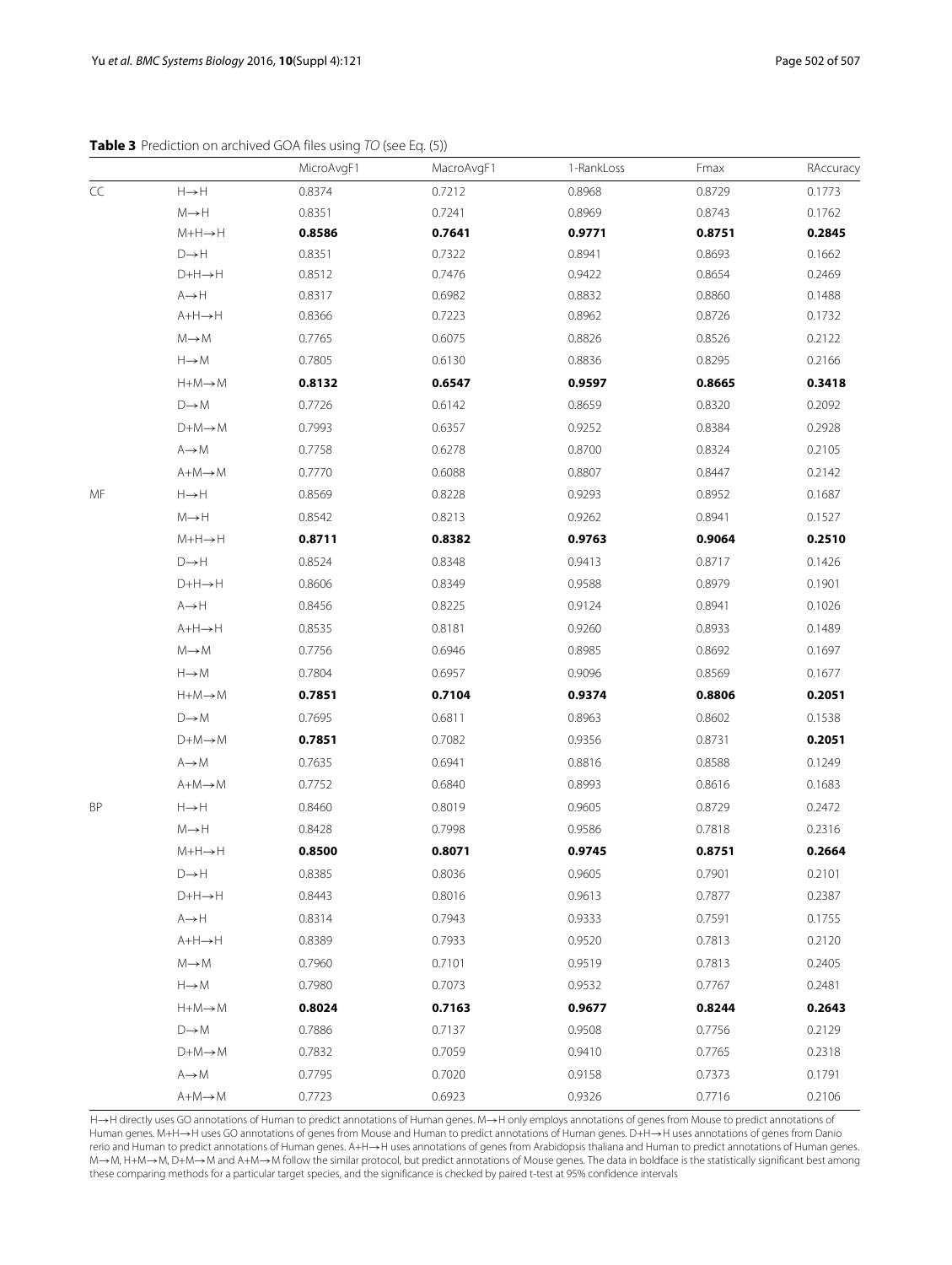These two approaches to M+H $\rightarrow$ H. D $\rightarrow$ H and A $\rightarrow$ H follow the same protocols as  $M \rightarrow H$  to predict GO annotations of genes from Human, and they are outperformed by  $M \rightarrow H$  and sometimes by  $H \rightarrow H$ . In actual fact, Tao et al. [\[24\]](#page-12-12) and Yu et al. [\[26\]](#page-12-13) also adopt similar techniques as  $H \rightarrow H$  (or  $M \rightarrow M$ ) for intraspecies gene function prediction. From these results, we can say that interspecies gene function prediction based on semantic similarity from two species with high homology is more prominent than traditional intraspecies approaches. Compared with Mouse, Danio rerio has lower homology (about 85%) with Human, and Arabidopsis thaliana has even lower homology with Human. Given that,  $M+H\rightarrow H$  performs better than  $D+H\rightarrow H$ , and it performs even more better than  $A+H\rightarrow H$ . D+ $H\rightarrow H$  also produces better results than  $A+H\rightarrow H$ . These results show that synergy GO annotations of two species with high homology contributes much more for interspecies gene function prediction than synergy GO annotations of two species with low homology.

From these tables, we can find  $A+H\rightarrow H$  often produces similar (or lower) results as  $H\rightarrow H$ . The cause is that Arabidopsis thaliana has the lowest homology with Human among these species. The results on Mouse give the similar observations and lead to the same conclusions. From these comparisons, we can conclude that GO annotations of two species with high homology are more complementary for each other than two species without such high homology.

The largest improvement on *RAccuracy* is CC subontology, followed with MF sub-ontology and then BP sub-ontology. The reason is that the number of involved GO terms and annotations in CC, MF and BP increases one by one, so the complementary effect of GO annotations across species in CC is more prominent than that in MF and BP. Another interesting observation is that, irrespective of TO, BMA, simGIC and simGICs,  $M+H\rightarrow H$ obtains relatively close values for each evaluation metric under every fixed setting. This observation strengthens that our conclusions are independent of the adopted semantic similarity.

To check the difference between  $M+H\rightarrow H$  and  $H\rightarrow H$ , D+H→H and A+H→H based on the results in Tables [2–](#page-6-0)[3](#page-7-0) and Tables S3-S4, we use Wilcoxon signed rank test [\[51,](#page-12-38) [52\]](#page-12-39) and find that M+H→H significantly performs better than them with *p* value smaller than  $10^{-10}$ . We perform the same test to check the difference between H+M $\rightarrow$ M, M $\rightarrow$ M, D+H $\rightarrow$ M and A+H $\rightarrow$ M. We also find  $H+M \rightarrow M$  works significantly better than them with  $p < 10^{-9}$ .

To investigate the effect of GO annotations across subontology, we further combine GO annotations in CC, MF and BP together for function annotation prediction using genes from single species (Human or Mouse) or from two species, and then follow the same protocol as in previous experiments to evaluate the predictions on Human (or Mouse) genes for each sub-ontology. The recorded results using semantic similarity BMA are reported in Table [4.](#page-9-0) The results using the semantic similarity TO are included in Table S4 of the Additional file [1.](#page-11-7)

From the these tables, we can find an interesting observation is that  $H \rightarrow H$  in Table [4](#page-9-0) (and Table S4) has larger values on these evaluation metrics than its counterpart in Tables [2](#page-6-0)[–3](#page-7-0) and Tables S3–S4. This observation suggests that shared GO annotations in one sub-ontology give clues of shared GO annotations in another subontology. That is because the molecular function, biological roles and cellular location of gene products have some correlations. For this reason, the improvement between  $M+H\rightarrow H$  and  $H\rightarrow H$  is smaller than that in Tables [2](#page-6-0)[–3.](#page-7-0) One exceptional observation is that *MacroAvgF1* is significantly reduced in CC and MF sub-ontology in Table [4.](#page-9-0) The reason is that BP sub-ontology have more general terms than that other sub-ontology. These general BP terms are annotated to much more genes than specific (or sparse) terms, so they often rank ahead of the terms in CC and MF sub-ontology, and are more likely being predicted as missing annotations of a gene by Eq. [\(7\)](#page-4-0) or (Eq. [\(8\)](#page-4-1)).

Overall, M+H→H significantly outperforms H→H and  $M \rightarrow H$ , and  $H + M \rightarrow M$  works much better than  $M \rightarrow M$ and H→M, by Wilcoxon signed rank test with  $p < 10^{-10}$ . These superior results again corroborate the effectiveness of semantic similarity based interspecies gene function prediction by synergy GO annotations of genes from homologous species.

To further study that GO annotations of genes from two species with high homology are more complementary for each other than two species without such high homology, we conduct additional experiments on annotations of Yeast, Fly and Human using the similar protocol as in previous experiments. The results under different semantic similarity metrics are include in Tables S10(TO) and Table S11(BMA) of Additional file [1.](#page-11-7) From these tables, we can observe that  $F+Y\rightarrow Y$  and  $Y+F\rightarrow F$  always achieve better result than  $H+F\rightarrow F$  and  $H+Y\rightarrow Y$ , since Fly and Yeast share larger homology than that between Human. In summary, these comparative studies further confirm that it is more prominent to perform semantic similarity based interspecies gene function prediction across species with high homology than that with low homology.

# **Prediction on simulated missing annotations**

In this section, we perform simulated experiments by randomly masking a fixed number (*q*=1, 2, 3) annotations of a gene, and take these masked annotations as missing annotations of the gene. Next, we follow the similar procedure as in the previous experiments to replenish these missing annotations. From Fig. [1,](#page-2-0) we can see the terms annotated to a gene form a hierarchy by themselves. In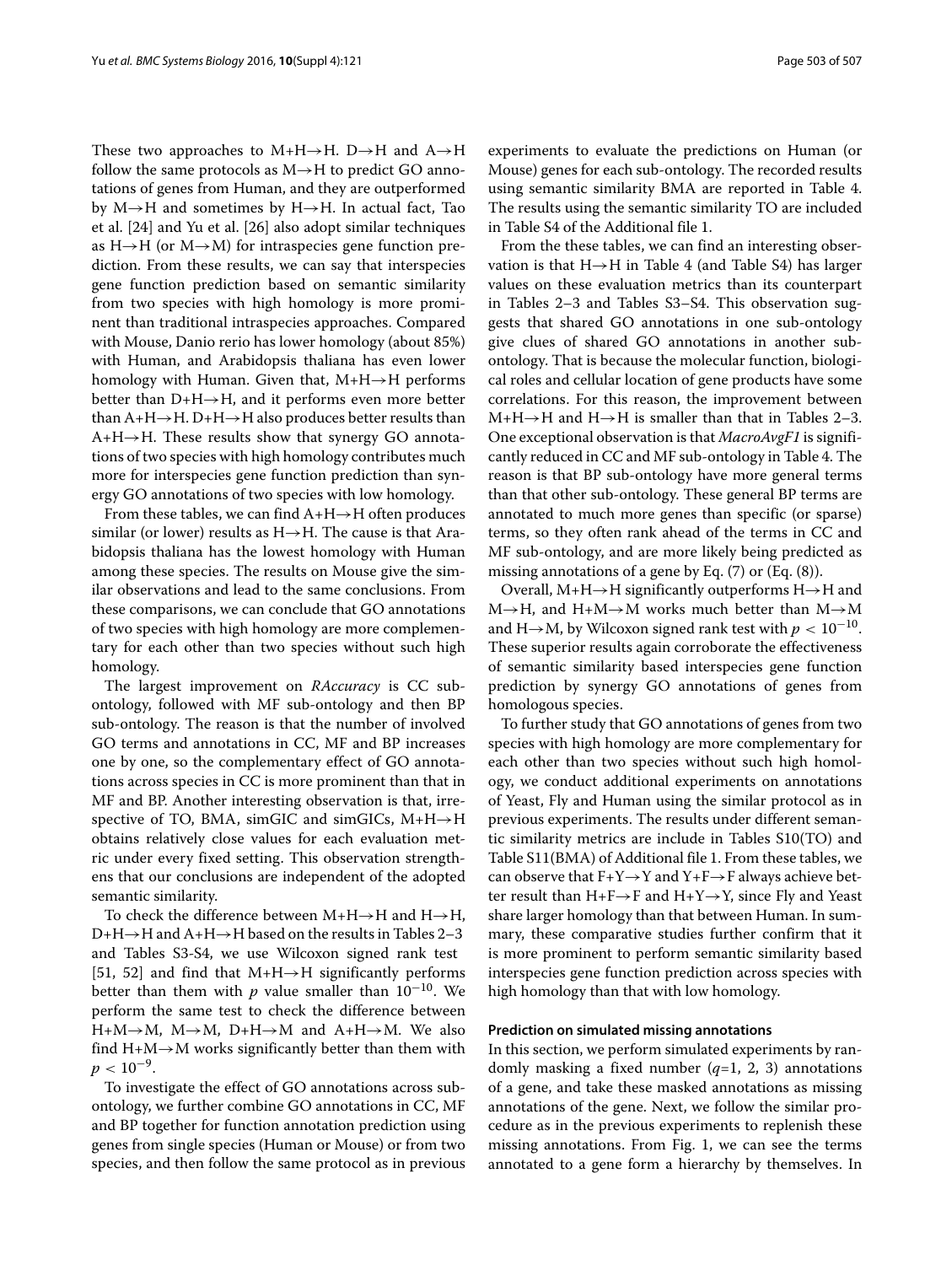<span id="page-9-0"></span>

| Table 4 Prediction on archived GOA files using BMA (see Eq. (6)) by combining the GO annotations in CC, MF and BP together and |
|--------------------------------------------------------------------------------------------------------------------------------|
| then evaluating in each sub-ontology                                                                                           |

|    |                                     | MicroAvgF1 | MacroAvgF1 | 1-RankLoss | Fmax   | RAccuracy |
|----|-------------------------------------|------------|------------|------------|--------|-----------|
| CC | $\mathsf{H}{\rightarrow}\mathsf{H}$ | 0.8700     | 0.4416     | 0.9682     | 0.8619 | 0.2057    |
|    | $M \rightarrow H$                   | 0.8550     | 0.4407     | 0.9310     | 0.8551 | 0.1963    |
|    | $M+H \rightarrow H$                 | 0.8765     | 0.4451     | 0.9791     | 0.9006 | 0.2457    |
|    | $D\rightarrow H$                    | 0.8543     | 0.4372     | 0.9387     | 0.8610 | 0.1626    |
|    | $D+H\rightarrow H$                  | 0.8666     | 0.4412     | 0.9652     | 0.8773 | 0.1852    |
|    | $A \rightarrow H$                   | 0.8424     | 0.4388     | 0.8862     | 0.8595 | 0.1428    |
|    | $A+H\rightarrow H$                  | 0.8673     | 0.4358     | 0.9518     | 0.8761 | 0.1895    |
|    | $M \rightarrow M$                   | 0.8193     | 0.4430     | 0.9487     | 0.8481 | 0.1556    |
|    | $H \rightarrow M$                   | 0.8155     | 0.4416     | 0.9475     | 0.8514 | 0.1582    |
|    | $H + M \rightarrow M$               | 0.8256     | 0.4507     | 0.9692     | 0.8795 | 0.1853    |
|    | $D \rightarrow M$                   | 0.8085     | 0.4433     | 0.9289     | 0.8490 | 0.1446    |
|    | $D+M \rightarrow M$                 | 0.8170     | 0.4474     | 0.9460     | 0.8560 | 0.1452    |
|    | $A \rightarrow M$                   | 0.7963     | 0.4258     | 0.9121     | 0.8160 | 0.1157    |
|    | $A+M \rightarrow M$                 | 0.8162     | 0.4377     | 0.9241     | 0.8385 | 0.1410    |
| ΜF | $H \rightarrow H$                   | 0.8539     | 0.4287     | 0.9569     | 0.8394 | 0.1983    |
|    | $M \rightarrow H$                   | 0.8514     | 0.4282     | 0.9468     | 0.8352 | 0.1721    |
|    | $M+H\rightarrow H$                  | 0.8606     | 0.4312     | 0.9721     | 0.8785 | 0.2349    |
|    | $\mathsf{D}{\rightarrow}\mathsf{H}$ | 0.8513     | 0.4232     | 0.9507     | 0.8290 | 0.1358    |
|    | $D+H\rightarrow H$                  | 0.8532     | 0.4294     | 0.9540     | 0.8451 | 0.1945    |
|    | $A \rightarrow H$                   | 0.8435     | 0.4217     | 0.9060     | 0.8049 | 0.0921    |
|    | $A+H\rightarrow H$                  | 0.8453     | 0.4239     | 0.9394     | 0.8187 | 0.1508    |
|    | $M \rightarrow M$                   | 0.7980     | 0.4015     | 0.9426     | 0.8066 | 0.1528    |
|    | $H \rightarrow M$                   | 0.7963     | 0.3927     | 0.9246     | 0.8001 | 0.1501    |
|    | $H + M \rightarrow M$               | 0.8078     | 0.4090     | 0.9672     | 0.8629 | 0.1937    |
|    | $D \rightarrow M$                   | 0.7596     | 0.3936     | 0.9096     | 0.7748 | 0.1108    |
|    | $D+M \rightarrow M$                 | 0.7989     | 0.4053     | 0.9427     | 0.8216 | 0.1563    |
|    | $A \rightarrow M$                   | 0.7452     | 0.3883     | 0.8856     | 0.7528 | 0.0815    |
|    | $A+M \rightarrow M$                 | 0.7949     | 0.3984     | 0.9274     | 0.7829 | 0.1395    |
| ΒP | $\mathsf{H}{\rightarrow}\mathsf{H}$ | 0.8376     | 0.7977     | 0.9522     | 0.8023 | 0.2058    |
|    | $M \rightarrow H$                   | 0.8320     | 0.7861     | 0.9267     | 0.8134 | 0.1791    |
|    | $M+H\rightarrow H$                  | 0.8450     | 0.8055     | 0.9694     | 0.8390 | 0.2421    |
|    | $D\rightarrow H$                    | 0.8374     | 0.7917     | 0.9513     | 0.8041 | 0.1948    |
|    | $D+H\rightarrow H$                  | 0.8370     | 0.7978     | 0.9502     | 0.8098 | 0.2032    |
|    | $A \rightarrow H$                   | 0.8248     | 0.7840     | 0.8998     | 0.8119 | 0.1433    |
|    | $A+H\rightarrow H$                  | 0.8322     | 0.7830     | 0.9328     | 0.7941 | 0.1796    |
|    | $M \rightarrow M$                   | 0.7814     | 0.6968     | 0.9372     | 0.7916 | 0.1864    |
|    |                                     |            |            | 0.9384     |        |           |
|    | $H \rightarrow M$                   | 0.7892     | 0.6884     |            | 0.7901 | 0.1897    |
|    | $H+M \rightarrow M$                 | 0.7949     | 0.7132     | 0.9611     | 0.8276 | 0.2363    |
|    | $D\rightarrow M$                    | 0.7829     | 0.6999     | 0.9364     | 0.7853 | 0.1818    |
|    | $D+M \rightarrow M$                 | 0.7820     | 0.7033     | 0.9365     | 0.7910 | 0.1883    |
|    | $A \rightarrow M$                   | 0.7694     | 0.6897     | 0.9023     | 0.7769 | 0.1417    |
|    | $A+M \rightarrow M$                 | 0.7779     | 0.6874     | 0.9199     | 0.7822 | 0.1732    |

H→H directly uses GO annotations of Human to predict annotations of Human genes. M→H only employs annotations of genes from Mouse to predict annotations of Human genes. M+H→H uses GO annotations of genes from Mouse and Human to predict annotations of Human genes. D+H→H uses annotations of genes from Danio rerio and Human to predict annotations of Human genes. A+H→H uses annotations of genes from Arabidopsis thaliana and Human to predict annotations of Human genes. M→M, H+M→M, D+M→M and A+M→M follow the similar protocol, but predict annotations of Mouse genes. The data in boldface is the statistically significant best among<br>these comparing methods for a particular target species, an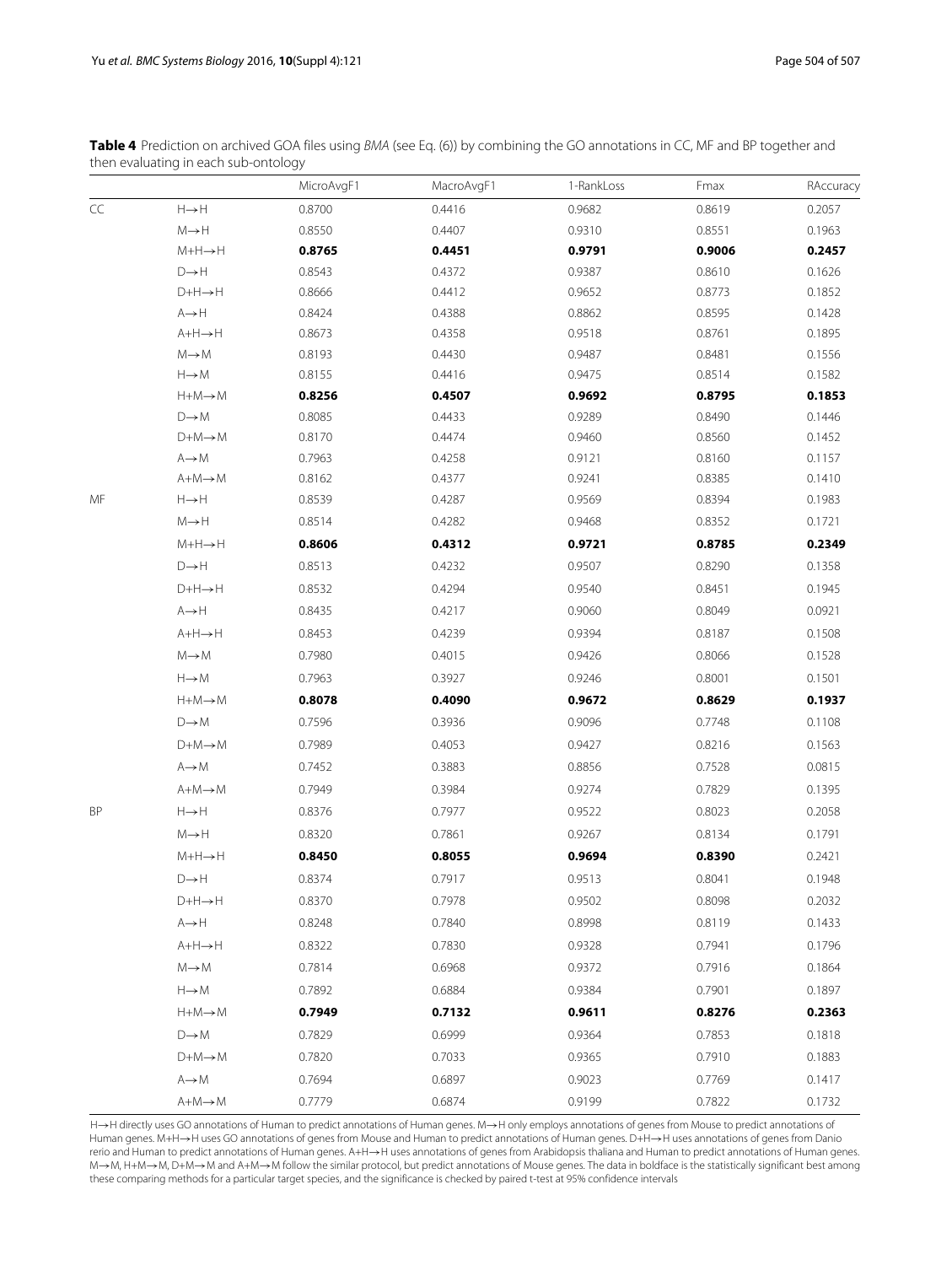the masking process, any leaf term in the hierarchy can be masked (or removed), once the descendant terms of a non-leaf term are all masked, then itself can also be masked. All these masked terms are viewed as simulated missing annotations of the gene. To avoid random effect of masked GO annotations, we repeat the experiments 10 times for each setting of *q*. The results (average of 10 independent repetitions and the standard deviation) are reported in Table [5](#page-10-0) using semantic similarity BMA in CC sub-ontology and Table [6](#page-11-8) in MF sub-ontology. Additional results with respect to other semantic similarities between genes are included in Tables S5–S9 of the Additional file [1.](#page-11-7) In these tables, the results in **bold** font are statistically better than their counterparts, according to pairwise *t*-test at 95% significance level.

From these tables, we can see  $M+H\rightarrow H$  also achieves better results than  $H \rightarrow H$ , and  $H + M \rightarrow M$  outperforms  $M \rightarrow M$ , irrespective of the sub-ontology, the setting value of *q* and the adopted semantic similarity. These results again support our motivation to synergy GO annotations and semantic similarity between genes from two homologous species, instead from single species. The improvement of  $M+H\rightarrow H$  to  $H\rightarrow H$  is more obvious than that on archived GO annotations as reported in the previous section. The cause is that the actual missing annotations of a gene often correspond to descents of several (or only one) terms annotated to the gene, instead of all the terms [\[26\]](#page-12-13). In contrast, our simulated experiment equally masks all leaf terms in the self-formed hierarchy of the gene. From the self-formed hierarchy of a gene and true path rule, we can see the masked terms of a gene are corresponding to specific terms, which are annotated to fewer genes than their ancestor terms. *MacroAvgF1* is

biased toward specific terms, *MicroAvgF1* is biased toward non-specific terms, so the improvement of *MicroAvgF1* is more significant than that of *MacroAvgF1* in the simulated experiments.

In the end, we have to remark that GO annotations of gene products in recent GOA files are still not complete, all the reported results are conservative, since a predicted annotation not appear in the GOA file should not simply be taken as a false positive prediction. This predicted annotation may be lack of experimental evidences, or not curated by GO consortium, and thus it is not included into the GOA file by now. We also want to note that the studied semantic similarity based interspecies gene function prediction can only apply to genes with some annotations. Similar to other techniques, interspecies gene function prediction may result in over-annotated terms to genes. One possible way to mitigate this issue is to integrate with more biological data and work together with other techniques [\[53–](#page-12-40)[55\]](#page-12-41). Synergy multiple types of biological data from different species, ontology hierarchy and semantic similarity to further boost the performance of interspecies gene function prediction is an interesting future pursue. We believe our work can prompt more work on semantic similarity based gene function prediction across species, especially for the species with high homology.

# **Conclusions**

In this paper, we investigate the possibility of predicting GO annotations of gene products across species using semantic similarity between genes. For this purpose, we adopt three widely used semantic similarity metrics and collect GO annotations of four species (Human, Mouse, Danio rerio and Arabidopsis thaliana). Our extensive

**Table 5** Prediction on simulated missing GO annotations under BMA in CC sub-ontology

<span id="page-10-0"></span>

| m              |                       | MicroAvgF1     | MacroAvgF1     | 1-RankLoss     | Fmax           | RAccuracy        |
|----------------|-----------------------|----------------|----------------|----------------|----------------|------------------|
|                | $H \rightarrow H$     | $96.03 + 0.09$ | $86.84 + 0.19$ | $96.49 + 0.02$ | $95.36 + 0.09$ | 17.12±1.89       |
|                | $M+H\rightarrow H$    | $96.77 + 0.01$ | $86.86 + 0.23$ | $97.20 + 0.01$ | $95.55 + 0.01$ | $32.55 + 0.16$   |
|                | $M \rightarrow M$     | $95.48 + 0.04$ | $86.19 + 0.22$ | 93.83±0.01     | 94.98±0.04     | $12.22 \pm 0.73$ |
|                | $H + M \rightarrow M$ | $96.57 + 0.06$ | $86.33 + 0.26$ | $97.23 + 0.26$ | $95.15 + 0.06$ | $33.28 + 1.11$   |
| $\overline{2}$ | $H \rightarrow H$     | 89.09+0.02     | $67.85 + 0.37$ | $86.95 + 0.06$ | $87.84 + 0.02$ | $23.04 + 0.17$   |
|                | $M+H\rightarrow H$    | $90.82 + 0.02$ | $68.47 + 0.37$ | $90.54 + 0.05$ | $88.84 + 0.02$ | $35.24 + 0.13$   |
|                | $M \rightarrow M$     | $87.31 + 0.06$ | $66.78 + 0.48$ | $82.46 + 0.04$ | $85.95 + 0.06$ | $16.69 + 0.41$   |
|                | $H + M \rightarrow M$ | $90.53 + 0.01$ | $67.23 + 0.52$ | $91.43 + 0.03$ | $88.16 + 0.01$ | $37.84 + 0.10$   |
| 3              | $H \rightarrow H$     | $82.54 + 0.06$ | 53.68±0.25     | 79.52±0.02     | 81.76±0.06     | 25.08±0.27       |
|                | $M+H\rightarrow H$    | $85.87 + 0.05$ | 54.78+0.27     | $86.17 + 0.09$ | $83.74 + 0.05$ | 39.38+0.20       |
|                | $M \rightarrow M$     | $81.45 + 0.05$ | $52.84 + 0.55$ | $76.54 + 0.07$ | 77.69 + 0.05   | $74.71 \pm 0.19$ |
|                | $H + M \rightarrow M$ | $84.02 + 0.10$ | $53.83 + 0.56$ | $82.41 + 0.12$ | 79.60 ± 0.10   | $35.13 + 0.41$   |

q is the number of simulated missing annotations of a gene. H→H directly uses GO annotations of Human to predict annotations of Human genes. M+H→H uses GO annotations of genes from Mouse and Human to predict annotations of Human genes. M→M and H+M→M follow the similar protocol, but make prediction for Mouse genes. The data in boldface is the statistically significant best among these comparing methods for a particular target species, and the significance is checked by paired t-test at 95% confidence intervals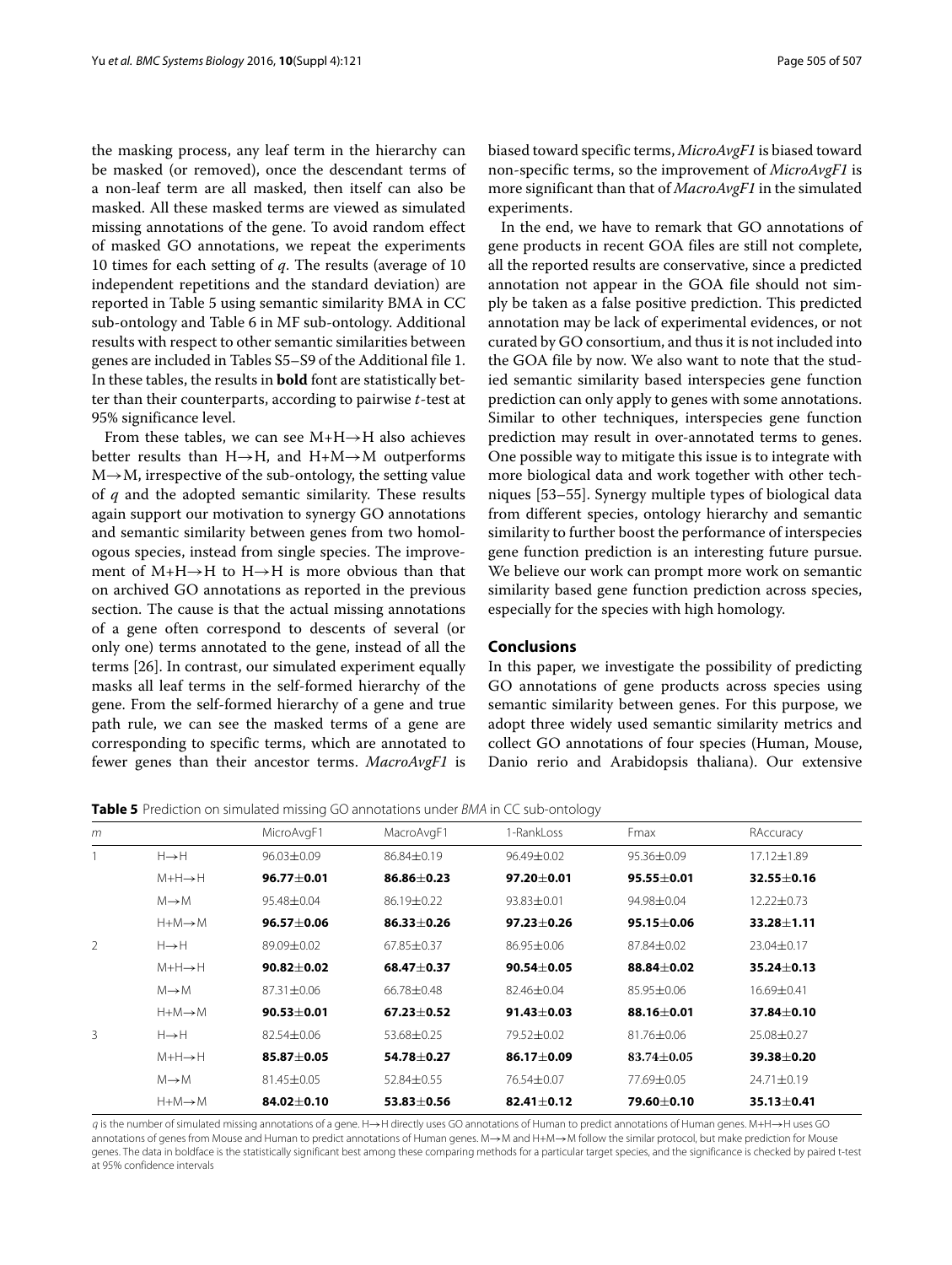<span id="page-11-8"></span>

| q |                       | MicroAvgF1     | MacroAvgF1       | 1-Rankloss     | Fmax             | RAccuracy      |
|---|-----------------------|----------------|------------------|----------------|------------------|----------------|
|   | $H\rightarrow H$      | $91.71 + 0.02$ | $82.31 + 0.22$   | $90.98 + 0.13$ | $91.37 + 0.02$   | $10.56 + 0.21$ |
|   | $M+H\rightarrow H$    | $93.70 + 0.02$ | $82.33 + 0.21$   | $96.91 + 0.03$ | $93.87 + 0.02$   | $32.30 + 0.26$ |
|   | $M \rightarrow M$     | $92.01 + 0.10$ | $80.50 + 0.41$   | $93.04 + 0.02$ | $92.71 \pm 0.10$ | $7.85 + 1.15$  |
|   | $H + M \rightarrow M$ | $93.09 + 0.02$ | $80.60 + 0.40$   | $96.78 + 0.03$ | $93.27 + 0.02$   | $19.59 + 0.21$ |
| 2 | $H \rightarrow H$     | $80.69 + 0.05$ | $57.31 + 0.41$   | $80.40 + 0.17$ | $80.04 + 0.05$   | $25.12 + 0.21$ |
|   | $M+H\rightarrow H$    | $83.56 + 0.03$ | $57.81 + 0.44$   | $89.24 + 0.04$ | $85.04 + 0.03$   | $36.25 + 0.11$ |
|   | $M \rightarrow M$     | 79.02 + 0.01   | $54.82 + 0.41$   | 78.43 + 0.02   | 79.26+0.01       | 15.78±0.05     |
|   | $H + M \rightarrow M$ | $83.03 + 0.03$ | $55.31 + 0.44$   | $87.89 + 0.04$ | $82.83 + 0.03$   | $31.86 + 0.11$ |
| 3 | $H \rightarrow H$     | 70.09 + 0.03   | $40.45 \pm 0.42$ | 68.16±0.03     | $70.32 + 0.03$   | 23.70±0.08     |
|   | $M+H \rightarrow H$   | 74.76+0.04     | $41.37 + 0.39$   | $80.44 + 0.04$ | 76.58+0.04       | $35.62 + 0.11$ |
|   |                       |                |                  |                |                  |                |

**Table 6** Prediction on simulated missing GO annotations under BMA in MF sub-ontology

q is the number of simulated missing annotations of a gene. H→H directly uses GO annotations of Human to predict annotations of Human genes. M+H→H uses GO annotations of genes from Mouse and Human to predict annotations of Human genes. M→M and H+M→M follow the similar protocol, but make prediction for Mouse genes. The data in boldface is the statistically significant best among these comparing methods for a particular target species, and the significance is checked by paired t-test at 95% confidence intervals

M→M 68.89±0.08 39.27±0.25 65.40±0.10 68.25±0.08 20.59±0.21 H+M→M **73.68**±**0.04 40.18**±**0.33 76.63**±**0.07 72.99**±**0.04 32.81**±**0.09**

experimental results show that interspecies gene function prediction using GO annotations of two highly homologous species is more prominent than that of two species without such high homology. Our investigation shows GO annotations of two homologous species are complementary for each other. However, for two species with low homology, it is not helpful to synergy their GO annotations for interspecies gene function prediction.

There are several avenues for future work. Adaptive setting  $k_1$  and  $k_2$  can further improve the accuracy of interspecies gene function prediction. Synergy the semantic similarity with other biological data can enhance functional association coherency between genes and thus to boost the prediction accuracy. Designing more advanced semantic similarity metric that takes into account incomplete and shallow annotations of genes is another interesting future pursue.

# **Additional file**

<span id="page-11-7"></span>**[Additional file 1:](http://dx.doi.org/10.1186/s12918-016-0361-5)** Supplementary file of 'Interspecies gene function prediction using semantic similarity'. This PDF file includes achieved GO annotations of hMAP4K2, hMAP4K2 and Map4k2 from Jan-2014 to Jan-2016, definition of evaluation metrics, and additional experimental results mentioned in the main text.

#### **Acknowledgements**

We appreciate the comments from anonymous reviewers for improving our work. This work is supported by Natural Science Foundation of China (61402378), Natural Science Foundation of CQ CSTC (cstc2014jcyjA40031 and cstc2016jcyjA0351), Fundamental Research Funds for the Central Universities of China (2362015XK07, XDJK2016B009 and XDJK2016D021) and Chongqing Graduate Student Research Innovation Project (CYS16070).

#### **Declarations**

Publication costs for this article was funded by the corresponding author. This article has been published as part of BMC Systems Biology Volume 10

Supplement 4, 2016: Proceedings of the 27th International Conference on Genome Informatics: systems biology. The full contents of the supplement are available online at [http://bmcsystbiol.biomedcentral.com/articles/](http://bmcsystbiol.biomedcentral.com/articles/supplements/volume-10-supplement-4) [supplements/volume-10-supplement-4.](http://bmcsystbiol.biomedcentral.com/articles/supplements/volume-10-supplement-4)

#### **Authors' contributions**

GY proposed the idea, conceived the whole process, drafted and finalized the manuscript, WL and GF performed the experiments, JW participated in results analysis and revised the manuscript. All the authors read and approved the final manuscript.

#### **Competing interests**

The authors declare that they have no competing interests.

#### Published: 23 December 2016

#### **References**

- <span id="page-11-0"></span>1. Roberts RJ. Identifying protein function-a call for community action. PLoS Biol. 2004;2(3):293–4.
- <span id="page-11-5"></span>2. Radivojac P, Clark WT, Oron TR, Schnoes AM, Wittkop T, Sokolov A, Graim K, Funk C, Verspoor K, Ben-Hur A. A large-scale evaluation of computational protein function prediction. Nat Methods. 2013;10(3):  $221 - 7.$
- 3. Zou Q, Li J, Hong Q, Lin Z, Wu Y, Shi H, Ying J. Prediction of microrna-disease associations based on social network analysis methods. Biomed Res Int. 2014;2015(10):1–9.
- 4. Zou Q, Li J, Wang C, Zeng X. Approaches for recognizing disease genes based on network. Biomed Res Int. 2014;2014(5013):416323–16323.
- <span id="page-11-1"></span>5. Zeng X, Zhang X, Zou Q. Integrative approaches for predicting microrna function and prioritizing disease-related microrna using biological interaction networks. Brief Bioinform. 2015;17(2):193–203.
- <span id="page-11-2"></span>6. Alexandra MS, David CR, Alexander WT, Patricia CB, Iddo F. Biases in the experimental annotations of protein function and their effect on our understanding of protein function space. PLoS Comput Biol. 2013;9(5): 1003063.
- <span id="page-11-6"></span>7. Rhee SY, Wood V, Dolinski K, Draghici S. Use and misuse of the gene ontology annotations. Nat Rev Genet. 2008;9(7):509–15.
- <span id="page-11-4"></span>8. Consortium GO. The gene ontology's reference genome project: A unified framework for functional annotation across species. PLoS Comput Biol. 2009;5(7):1000431.
- <span id="page-11-3"></span>9. Thomas PD, Wood V, Mungall CJ, Lewis SE, Blake JA, Consortium GO. On the use of gene ontology annotations to assess functional similarity among orthologs and paralogs: A short report. PLoS Comput Biol. 2012;8(2):1454–1459.